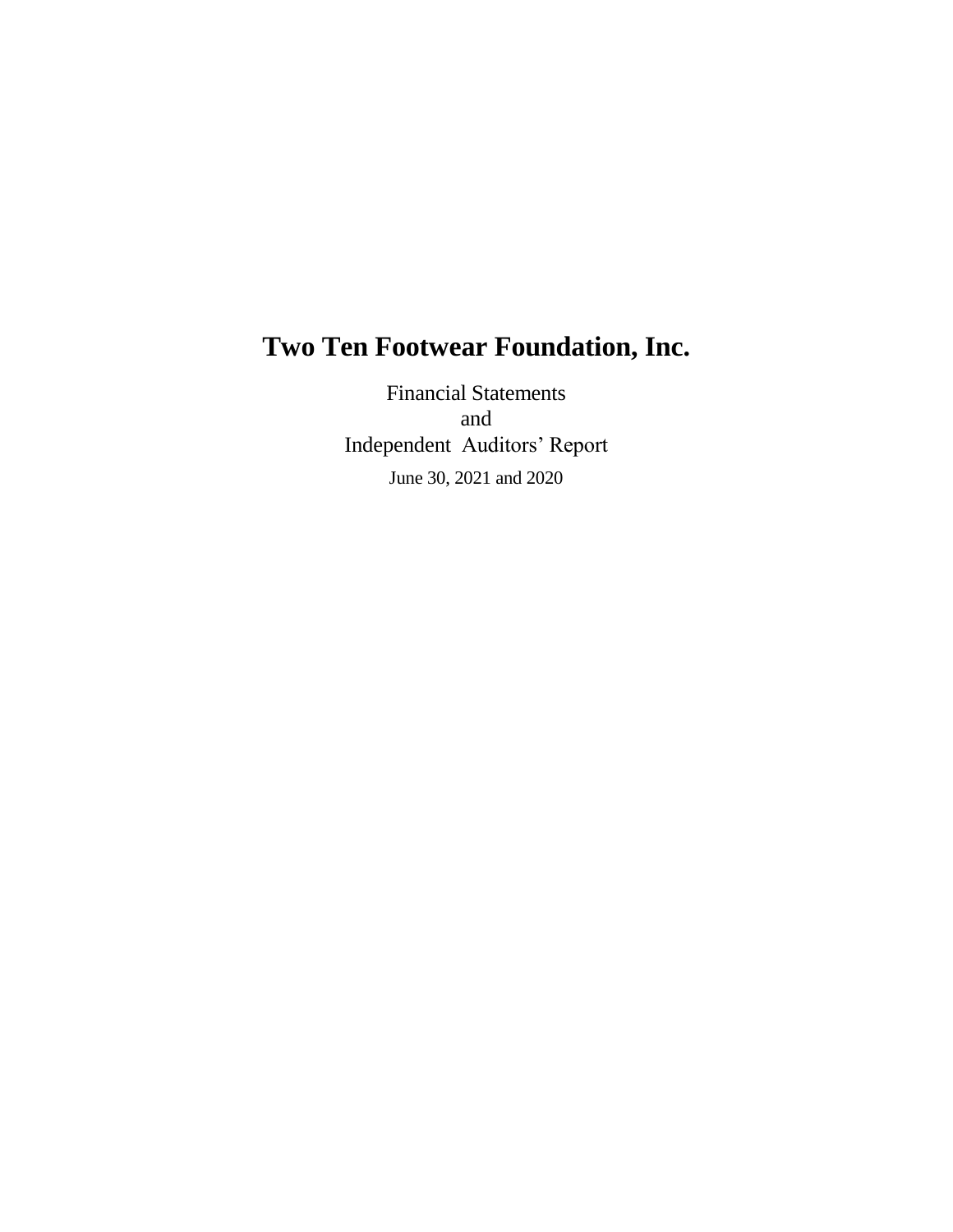## *Table of Contents*

*Page*

| <b>Independent Auditors' Report</b>      |   |
|------------------------------------------|---|
| <b>Statements of Financial Position</b>  |   |
| <b>Statements of Activities</b>          | 3 |
| <b>Statements of Functional Expenses</b> |   |
| <b>Statements of Cash Flows</b>          |   |
| <b>Notes to Financial Statements</b>     | 8 |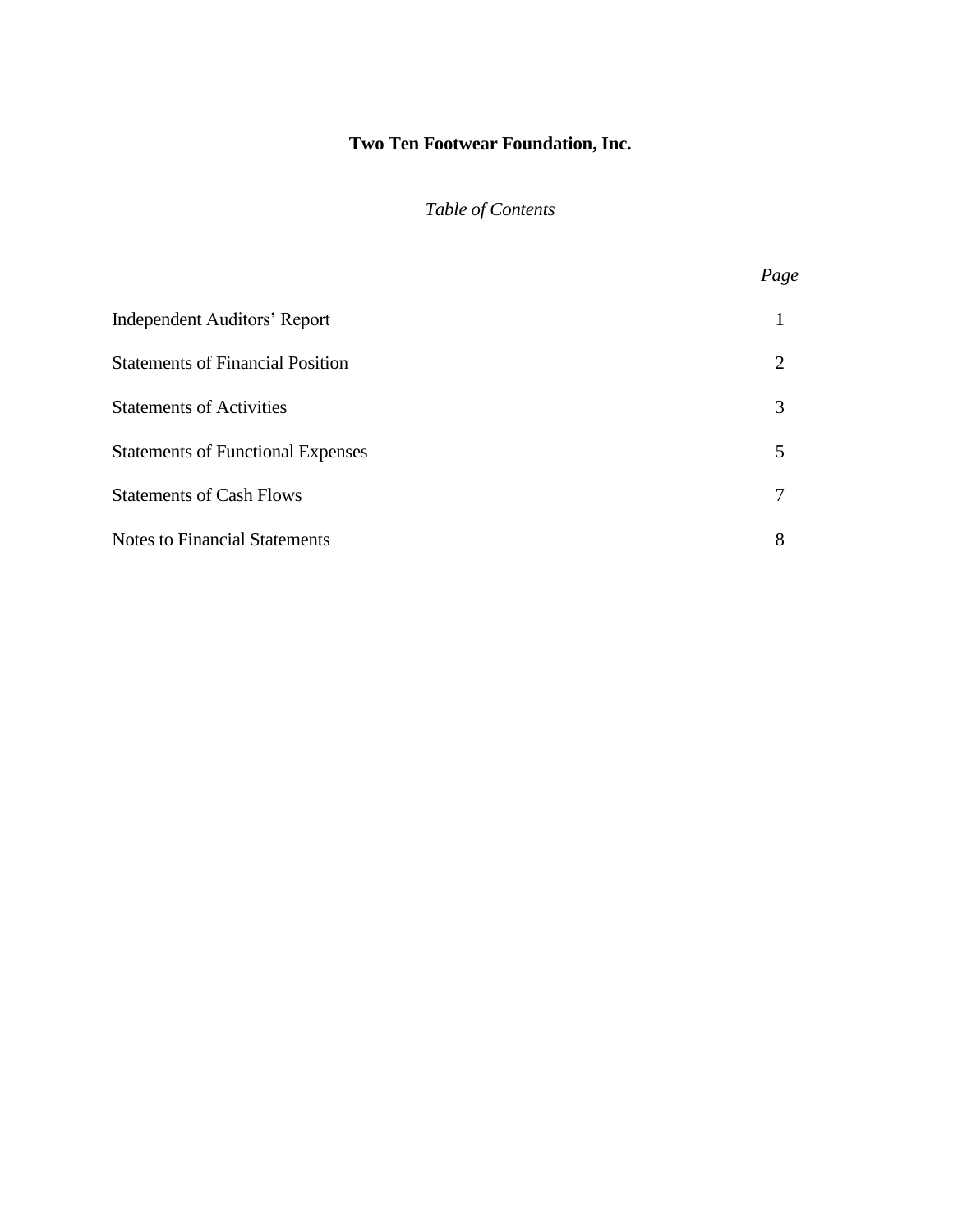

#### *Independent Auditors' Report*

#### The Board of Directors of **Two Ten Footwear Foundation, Inc.**

We have audited the accompanying financial statements of Two Ten Footwear Foundation, Inc. (a nonprofit organization), which comprise the statements of financial position as of June 30, 2021 and 2020, and the related statements of activities, functional expenses and cash flows for the years then ended, and the related notes to the financial statements.

#### **Management's Responsibility for the Financial Statements**

Management is responsible for the preparation and fair presentation of these financial statements in accordance with accounting principles generally accepted in the United States of America; this includes the design, implementation, and maintenance of internal control relevant to the preparation and fair presentation of financial statements that are free from material misstatement, whether due to fraud or error.

#### **Auditors' Responsibility**

Our responsibility is to express an opinion on these financial statements based on our audits. We conducted our audits in accordance with auditing standards generally accepted in the United States of America. Those standards require that we plan and perform the audits to obtain reasonable assurance about whether the financial statements are free from material misstatement. An audit involves performing procedures to obtain audit evidence about the amounts and disclosures in the financial statements. The procedures selected depend on the auditors' judgment, including the assessment of the risks of material misstatement of the financial statements, whether due to fraud or error. In making those risk assessments, the auditor considers internal control relevant to the entity's preparation and fair presentation of the financial statements in order to design audit procedures that are appropriate in the circumstances, but not for the purpose of expressing an opinion on the effectiveness of the entity's internal control. Accordingly, we express no such opinion. An audit also includes evaluating the appropriateness of accounting policies used and the reasonableness of significant accounting estimates made by management, as well as evaluating the overall presentation of the financial statements.

We believe that the audit evidence we have obtained is sufficient and appropriate to provide a basis for our audit opinion.

## **Opinion**

In our opinion, the financial statements referred to above present fairly, in all material respects, the financial position of Two Ten Footwear Foundation, Inc. as of June 30, 2021 and 2020, and the changes in its net assets and its cash flows for the years then ended in accordance with accounting principles generally accepted in the United States of America.

Daniel Dennie : Company LLP

*January 15, 2022*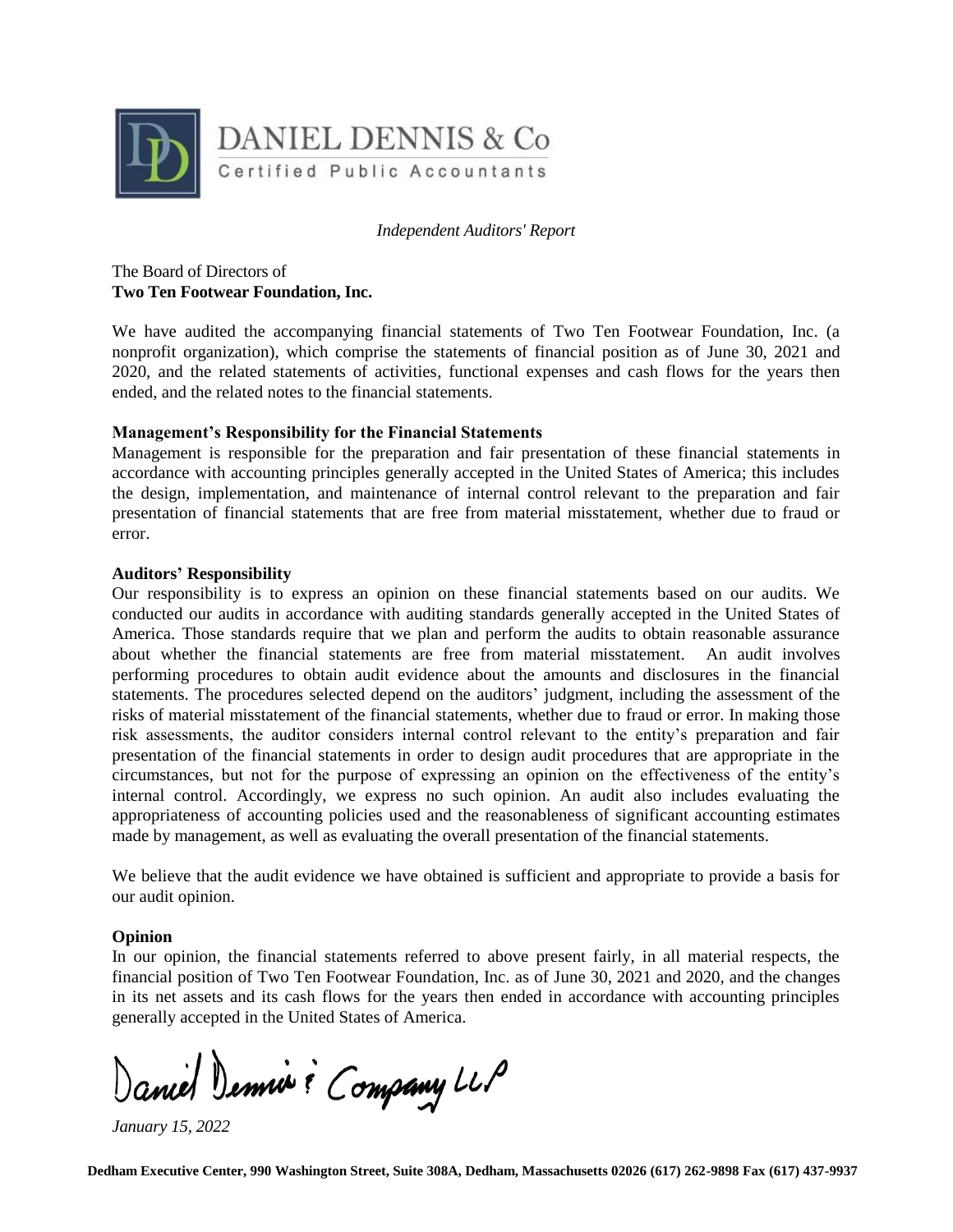## Statements of Financial Position

June 30, 2021 and 2020

| <b>Assets</b>                                                  |    | 2021         | 2020          |
|----------------------------------------------------------------|----|--------------|---------------|
| <b>Current Assets</b>                                          |    |              |               |
| Cash and cash equivalents                                      | \$ | 397,627      | \$<br>177,863 |
| Prepaid expenses and deposits                                  |    | 53,667       | 52,806        |
| Deferred expenses                                              |    | 46,850       | 46,850        |
| Contributions receivable (less allowance for doubtful accounts |    |              |               |
| of \$360,000 and \$1,100,000 in 2021 and 2020, respectively)   |    | 471,328      | 676,724       |
| Total current assets                                           |    | 969,472      | 954,243       |
| <b>Fixed Assets</b>                                            |    |              |               |
| Property and equipment, net                                    |    | 1,820,371    | 1,937,978     |
| Other Assets                                                   |    |              |               |
| Investments                                                    |    | 40,359,724   | 33,434,534    |
| Contributions receivable, net                                  |    | 2,188,712    | 1,630,326     |
| Total other assets                                             |    | 42,548,436   | 35,064,860    |
| Total assets                                                   | S  | 45,338,279   | \$ 37,957,081 |
| <b>Liabilities and Net Assets</b>                              |    |              |               |
| <b>Current Liabilities</b>                                     |    |              |               |
| Accounts payable, trade                                        | \$ | 5,277        | \$<br>142,395 |
| <b>Accrued liabilities</b>                                     |    | 265,156      | 402,733       |
| Note Payables                                                  |    | 1,736,047    | 336,047       |
| Total current liabilities                                      |    | 2,006,480    | 881,175       |
| <b>Other Liabilities</b>                                       |    |              |               |
| Annuities payable                                              |    | 26,515       | 39,442        |
| <b>Total liabilities</b>                                       |    | 2,032,995    | 920,617       |
| Net Assets                                                     |    |              |               |
| Without donor restrictions:                                    |    |              |               |
| Board designated                                               |    | 830,184      | 830,184       |
| Undesignated                                                   |    | (1,043,192)  | (1,149,471)   |
| With donor restrictions                                        |    | 43,518,292   | 37, 355, 751  |
| Total net assets                                               |    | 43, 305, 284 | 37,036,464    |
| Total liabilities and net assets                               | \$ | 45,338,279   | \$ 37,957,081 |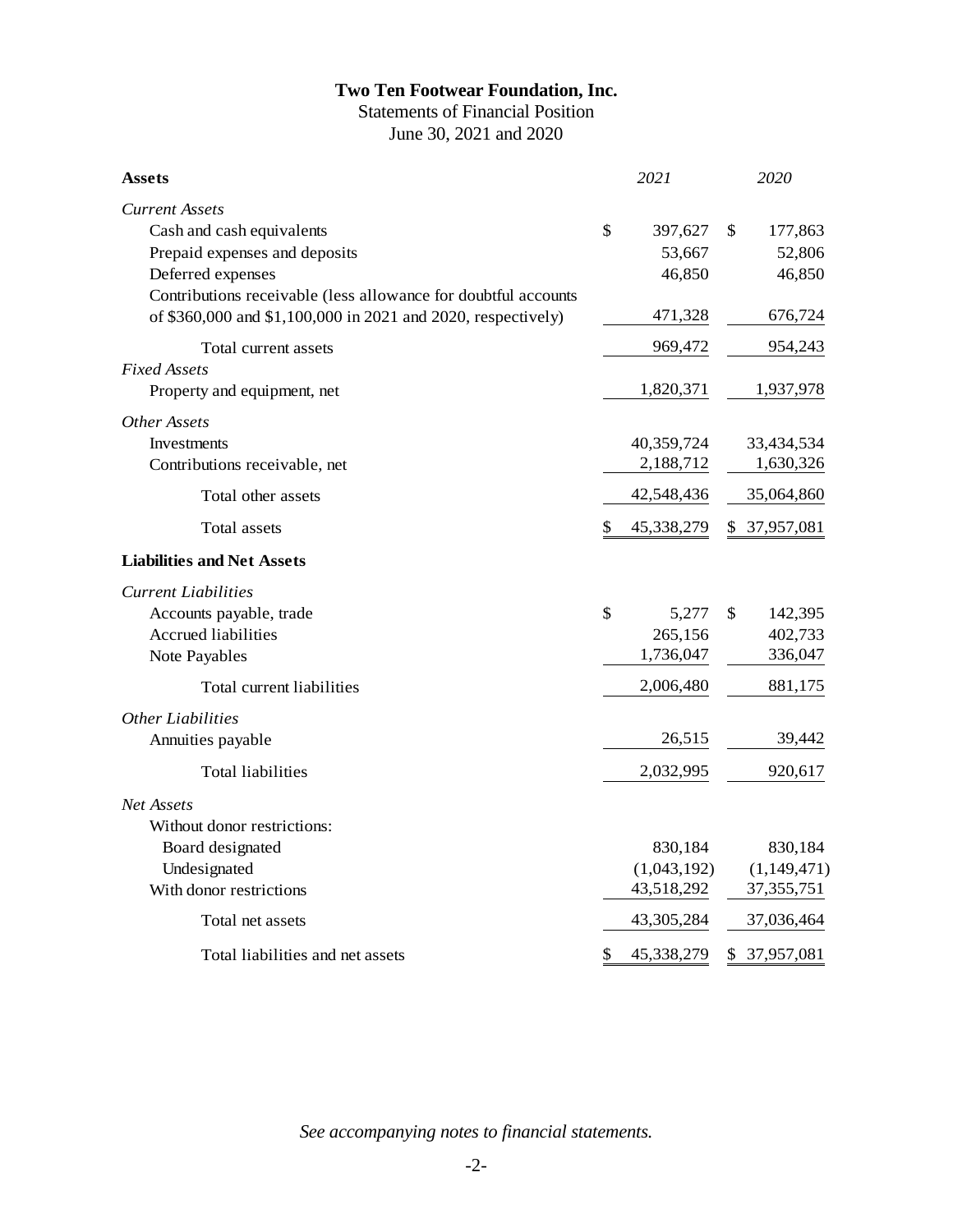Statements of Activities

For the Years Ended June 30, 2021 and 2020

|                                           | Without Donor<br><b>Restrictions</b> | With Donor<br>Restrictios | 2021            |   | 2020         |
|-------------------------------------------|--------------------------------------|---------------------------|-----------------|---|--------------|
| <b>Revenue and Support:</b>               |                                      |                           | Total           |   | Total        |
| Annual giving                             | \$<br>2,483,103                      | \$<br>915,400             | \$<br>3,398,503 | S | 1,685,361    |
| Gross revenues from special events        |                                      |                           |                 |   | 3,939,860    |
| less: direct event expenses               |                                      |                           |                 |   | (1,009,803)  |
| Net revenues from special events          |                                      |                           |                 |   | 2,930,057    |
| Interest and dividends                    |                                      | 318,105                   | 318,105         |   | 402,196      |
| Allocated investment income               | 2,931,895                            |                           | 2,931,895       |   | 2,847,804    |
| Net assets released from restrictions     | 726,450                              | (726, 450)                |                 |   |              |
| Forgiveness of debt                       | 336,047                              |                           | 336,047         |   |              |
| Total revenue and support                 | 6,477,495                            | 507,055                   | 6,984,550       |   | 7,865,418    |
| <b>Expenses:</b>                          |                                      |                           |                 |   |              |
| Human services                            | 4,362,490                            |                           | 4,362,490       |   | 7,128,486    |
| Membership and education                  | 162,970                              |                           | 162,970         |   | 207,397      |
| Leadership development/public awareness   | 347,800                              |                           | 347,800         |   | 470,607      |
| Total program expenses                    | 4,873,260                            |                           | 4,873,260       |   | 7,806,490    |
| Management and administration             | 673,093                              |                           | 673,093         |   | 993,681      |
| Fundraising                               | 720,655                              |                           | 720,655         |   | 994,747      |
| Total expenses                            | 6,267,008                            |                           | 6,267,008       |   | 9,794,918    |
| Change in net assets before other changes | 210,487                              | 507,055                   | 717,542         |   | (1,929,500)  |
| Other changes:                            |                                      |                           |                 |   |              |
| Contributions                             |                                      | 75,458                    | 75,458          |   | 133,260      |
| Net unrealized gain on investments        |                                      | 8,256,295                 | 8,256,295       |   | 456,124      |
| Net realized gain/(loss) on investments   | (104, 208)                           | 255,628                   | 151,420         |   | 257,636      |
| Investment income allocation              |                                      | (2,931,895)               | (2,931,895)     |   | (2,847,804)  |
| Total other changes                       | (104, 208)                           | 5,655,486                 | 5,551,278       |   | (2,000,784)  |
| Change in net assets                      | 106,279                              | 6,162,541                 | 6,268,820       |   | (3,930,284)  |
| Net assets, beginning of year             | (319, 287)                           | 37, 355, 751              | 37,036,464      |   | 40,966,748   |
| Net assets, end of year                   | \$<br>(213,008)                      | \$43,518,292              | \$43,305,284    |   | \$37,036,464 |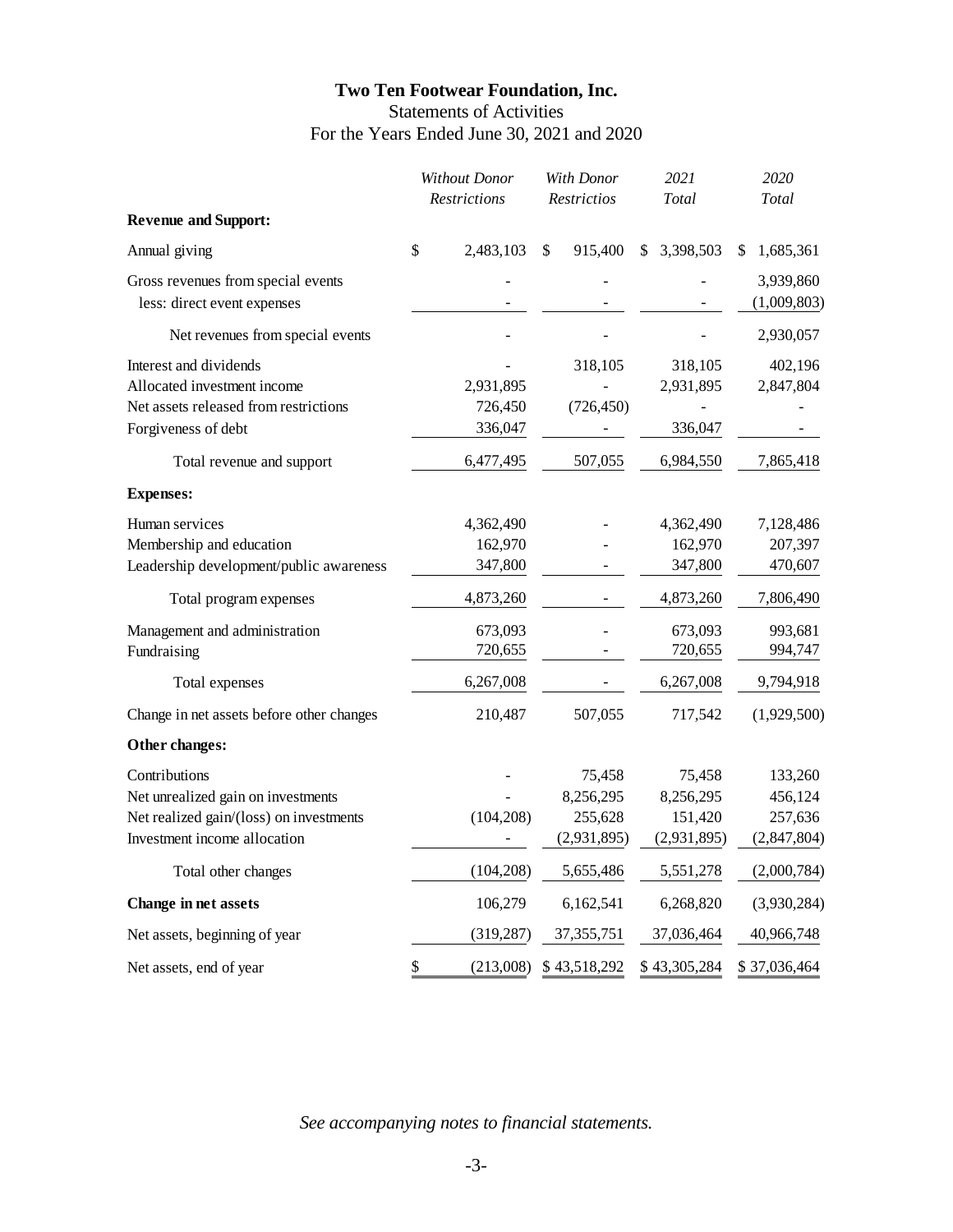Statement of Activities

For the Year Ended June 30, 2020

|                                                                                                                         | <b>Without Donor</b><br><b>Restrictions</b> | With Donor<br><b>Restrictions</b>            | <b>Total</b>                                 |
|-------------------------------------------------------------------------------------------------------------------------|---------------------------------------------|----------------------------------------------|----------------------------------------------|
| <b>Revenue and Support:</b>                                                                                             |                                             |                                              |                                              |
| Annual giving                                                                                                           | \$<br>1,630,391                             | \$<br>54,970                                 | \$<br>1,685,361                              |
| Gross revenues from special events<br>less: direct event expenses                                                       | 3,073,048<br>(1,009,803)                    | 866,812                                      | 3,939,860<br>(1,009,803)                     |
| Net revenues from special events                                                                                        | 2,063,245                                   | 866,812                                      | 2,930,057                                    |
| Interest and dividends<br>Allocated investment income<br>Net assets released from restrictions                          | 2,847,804<br>1,480,093                      | 402,196<br>(1,480,093)                       | 402,196<br>2,847,804                         |
| Total revenue and support                                                                                               | 8,021,533                                   | (156, 115)                                   | 7,865,418                                    |
| <b>Expenses:</b>                                                                                                        |                                             |                                              |                                              |
| Human services<br>Membership and education<br>Leadership development/public awareness                                   | 7,128,486<br>207,397<br>470,607             |                                              | 7,128,486<br>207,397<br>470,607              |
| Total program expenses                                                                                                  | 7,806,490                                   |                                              | 7,806,490                                    |
| Management and administration<br>Fundraising                                                                            | 993,681<br>994,747                          |                                              | 993,681<br>994,747                           |
| Total expenses                                                                                                          | 9,794,918                                   |                                              | 9,794,918                                    |
| Change in net assets before other changes                                                                               | (1,773,385)                                 | (156, 115)                                   | (1,929,500)                                  |
| Other changes:                                                                                                          |                                             |                                              |                                              |
| Contributions<br>Net unrealized gain on investments<br>Net realized gain on investments<br>Investment income allocation | (85, 849)                                   | 133,260<br>456,124<br>343,485<br>(2,847,804) | 133,260<br>456,124<br>257,636<br>(2,847,804) |
| Total other changes                                                                                                     | (85, 849)                                   | (1,914,935)                                  | (2,000,784)                                  |
| Change in net assets                                                                                                    | (1,859,234)                                 | (2,071,050)                                  | (3,930,284)                                  |
| Net assets, beginning of year                                                                                           | 1,539,947                                   | 39,426,801                                   | 40,966,748                                   |
| Net assets, end of year                                                                                                 | \$<br>(319, 287)                            | \$37,355,751                                 | \$37,036,464                                 |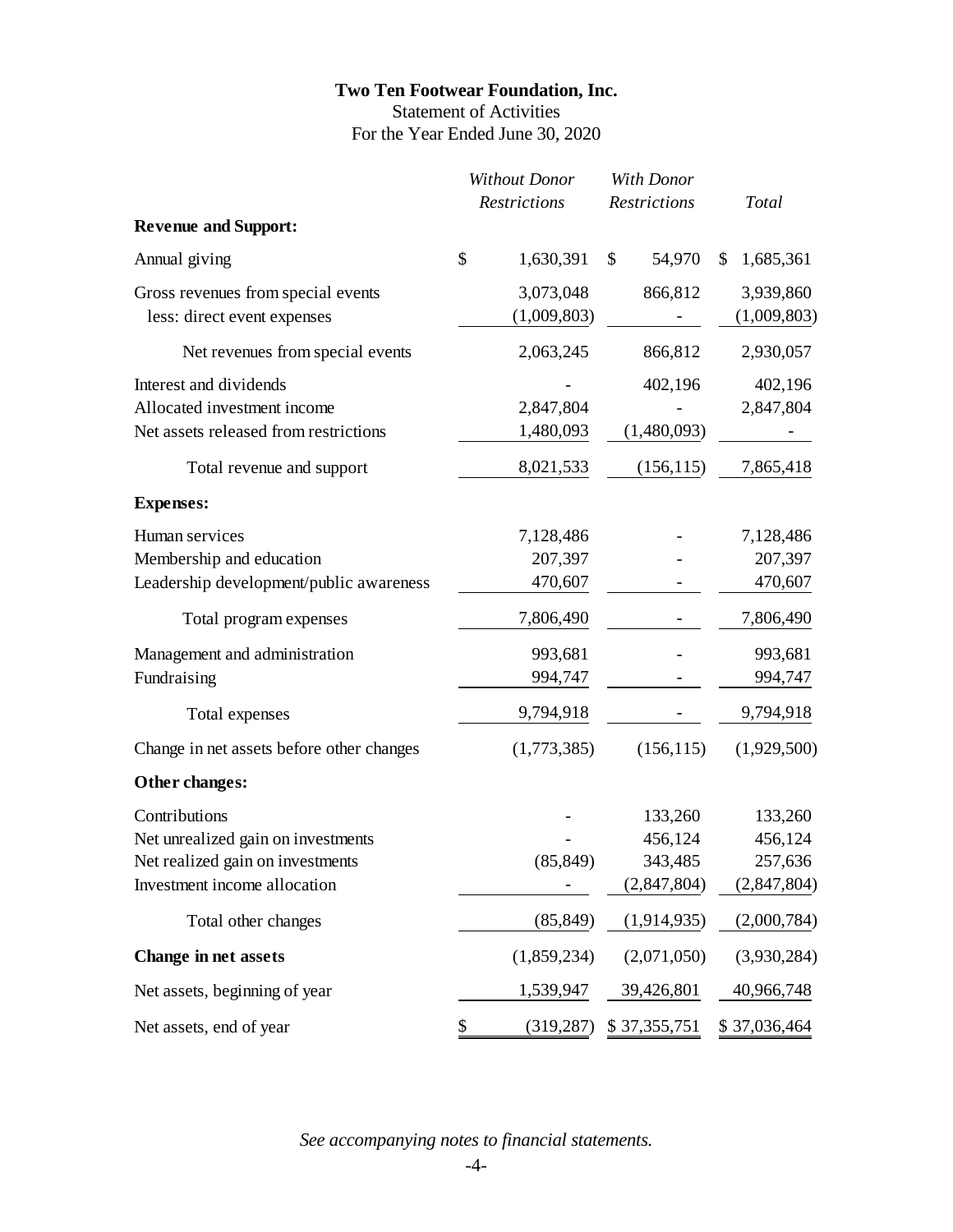Statement of Functional Expenses

For the Year Ended June 30, 2021

|                          |                 | Membership    | Leadership         |                      | Management                 |               |                  |
|--------------------------|-----------------|---------------|--------------------|----------------------|----------------------------|---------------|------------------|
|                          | Human           | and           | Development/Public |                      | and                        |               |                  |
|                          | <b>Services</b> | Education     | Awareness          | <b>Total Program</b> | Administration Fundraising |               | Total            |
| Salaries                 | 635,143<br>S.   | 107,247<br>S. | \$<br>247,624      | 990,014<br>\$        | 368,309<br>S.              | 377,996<br>S. | 1,736,319<br>\$. |
| Payroll tax and benefits | 158,386         | 17,078        | 43,445             | 218,909              | 69,480                     | 67,789        | 356,178          |
| Consulting               | 139,781         | 6,088         | 6,088              | 151,957              | 29,730                     | 61,733        | 243,420          |
| Outside labor            | 75,303          |               |                    | 75,303               | 12,267                     |               | 87,570           |
| Legal and accounting     |                 |               |                    |                      | 45,915                     |               | 45,915           |
| Insurance                | 9,138           | 2,563         | 2,563              | 14,264               | 2,452                      | 5,573         | 22,289           |
| Office expense           | 32,570          | 7,948         | 7,931              | 48,449               | 7,614                      | 17,237        | 73,300           |
| Repairs and maintenance  | 78,894          | 22,046        | 22,246             | 123,186              | 21,300                     | 48,616        | 193,102          |
| Scholarship payments     | 726,450         |               |                    | 726,450              |                            |               | 726,450          |
| Relief payments          | 2,171,373       |               |                    | 2,171,373            |                            |               | 2,171,373        |
| <b>Interest Expense</b>  |                 |               |                    |                      | 34,700                     |               | 34,700           |
| Other operating expense  | 231,399         |               | 17,903             | 249,302              | 63,442                     | 101,065       | 413,809          |
| Depreciation             | 104,053         |               |                    | 104,053              | 17,884                     | 40,646        | 162,583          |
|                          | \$4,362,490     | 162,970       | 347,800<br>\$      | 4,873,260            | 673,093                    | 720,655       | 6,267,008        |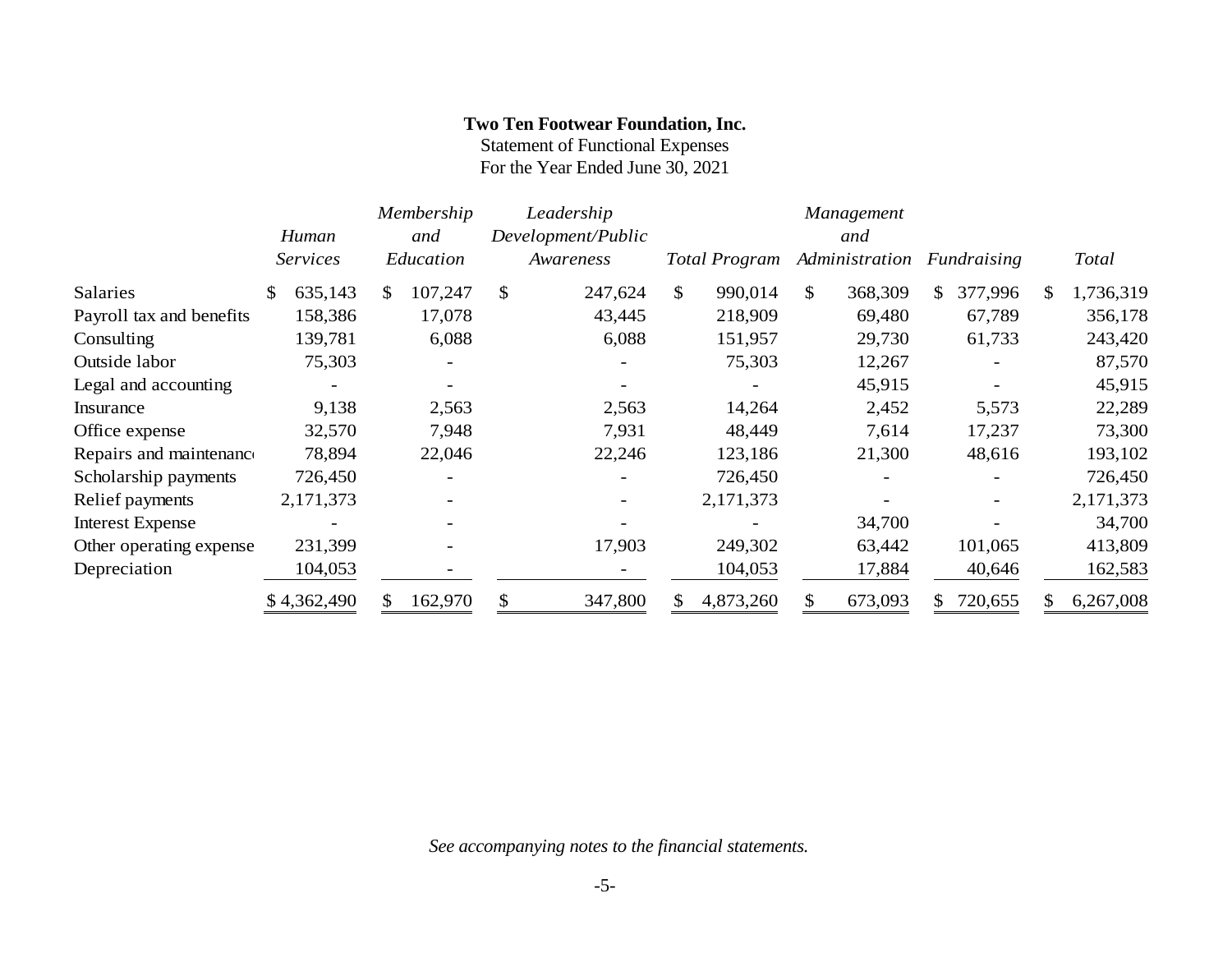Statement of Functional Expenses

For the Year Ended June 30, 2020

|                          |                          | Membership    | Leadership         |                      | Management     |               |                 |
|--------------------------|--------------------------|---------------|--------------------|----------------------|----------------|---------------|-----------------|
|                          | Human                    | and           | Development/Public |                      | and            |               |                 |
|                          | <b>Services</b>          | Education     | Awareness          | <b>Total Program</b> | Administration | Fundraising   | Total           |
| Salaries                 | 610,090<br>\$            | 139,637<br>S. | \$<br>273,698      | 1,023,425<br>\$      | \$<br>296,763  | 398,223       | 1,718,411<br>S. |
| Payroll tax and benefits | 124,765                  | 22,103        | 52,898             | 199,766              | 75,160         | 83,894        | 358,820         |
| Consulting               | 165,810                  | 7,229         | 29,729             | 202,768              | 277,186        | 63,589        | 543,543         |
| Outside labor            | 190,517                  |               | 855                | 191,372              | 21,017         | 13,982        | 226,371         |
| Legal and accounting     | $\overline{\phantom{a}}$ |               |                    |                      | 71,983         |               | 71,983          |
| Insurance                | 9,341                    | 2,620         | 2,620              | 14,581               | 2,506          | 5,696         | 22,783          |
| Office expense           | 45,178                   | 9,053         | 15,250             | 69,481               | 9,531          | 22,202        | 101,214         |
| Repairs and maintenance  | 95,424                   | 26,755        | 26,755             | 148,934              | 25,635         | 58,392        | 232,961         |
| Scholarship payments     | 1,038,093                |               |                    | 1,038,093            |                |               | 1,038,093       |
| Relief payments          | 3,995,794                |               |                    | 3,995,794            |                |               | 3,995,794       |
| Other operating expense  | 754,689                  |               | 68,802             | 823,491              | 196,921        | 310,181       | 1,330,593       |
| Depreciation             | 98,785                   |               |                    | 98,785               | 16,979         | 38,588        | 154,352         |
|                          | \$7,128,486              | 207,397       | 470,607            | 7,806,490<br>S       | 993,681        | 994,747<br>S. | 9,794,918       |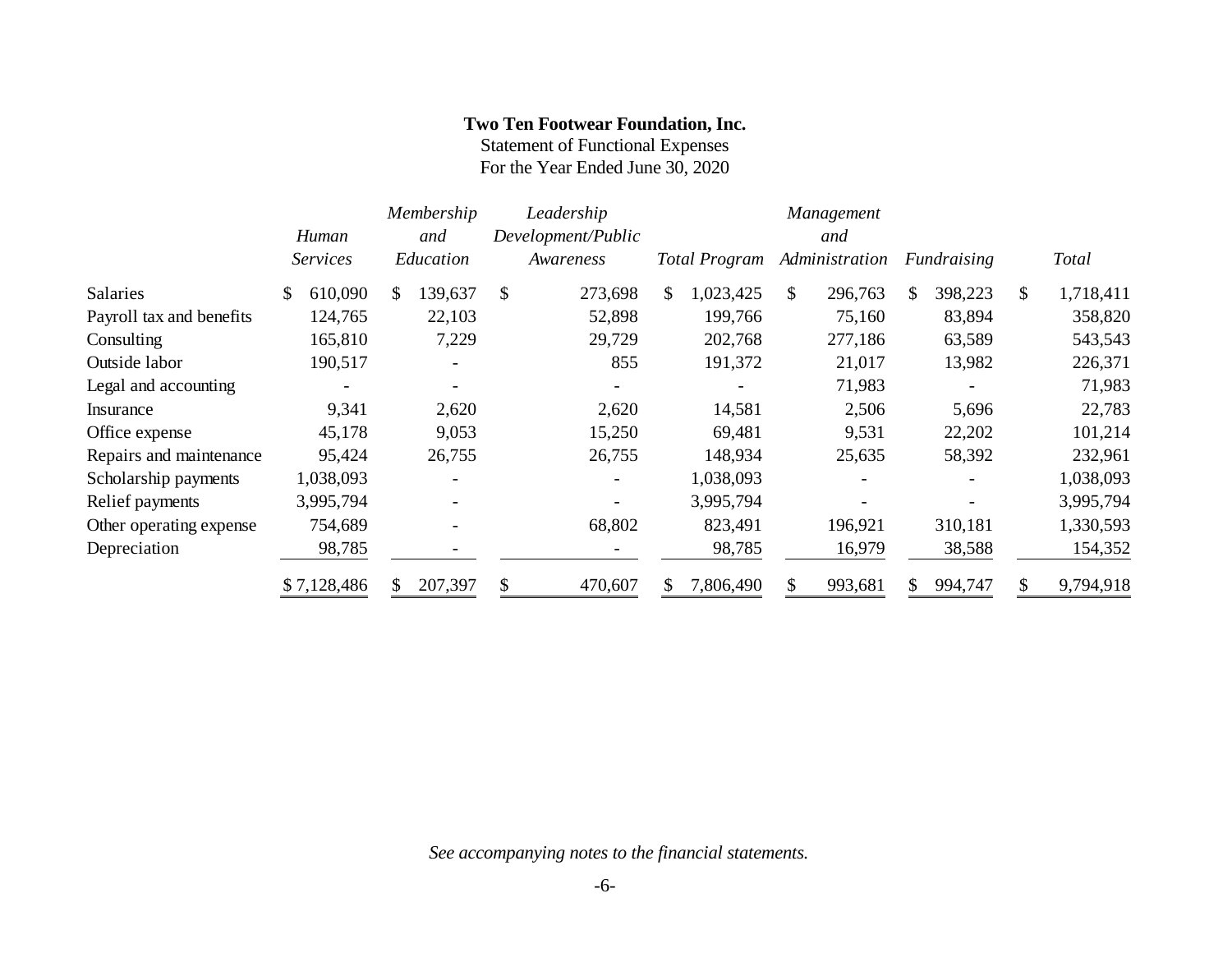# Statements of Cash Flows

For the Years Ended June 30, 2021 and 2020

|                                                  | 2021          | 2020           |
|--------------------------------------------------|---------------|----------------|
| <b>Cash Flows From Operating Activities:</b>     |               |                |
| Change in net assets                             | \$6,268,820   | \$ (3,930,284) |
| Adjustments to reconcile change in net assets    |               |                |
| to net cash used by operating activities:        |               |                |
| Depreciation                                     | 162,583       | 154,352        |
| Bad debt                                         | 355,469       | 1,145,611      |
| Net realized gains on long-term investments      | (151, 420)    | (257, 636)     |
| Net unrealized gains on long-term investments    | (5,256,295)   | (456, 124)     |
| Dividend income                                  | (318, 105)    | (402, 196)     |
| Change in net present value discount             | (28,170)      | (102, 409)     |
| Changes in assets and liabilities                |               |                |
| Contributions receivable                         | (679, 659)    | 341,944        |
| Prepaid and deferred expenses                    | (861)         | 137,296        |
| Accounts payable and accrued liabilities         | (274, 695)    | (182, 371)     |
| Deferred income                                  |               | (82, 267)      |
| Net cash provided/(used) by operating activitie  | 77,667        | (3,298,037)    |
| <b>Cash Flows From Investing Activities:</b>     |               |                |
| Purchase of property and equipment               | (44, 976)     | (29,037)       |
| Purchase of investments net transfers            | (3,000,000)   | (800,000)      |
| Proceeds/transfers from sale of investments      | 1,800,000     | 4,050,000      |
| Net cash (used)/provided by investing activities | (1,244,976)   | 3,220,963      |
| <b>Cash Flows From Financing Activities:</b>     |               |                |
| Payment of annuities                             | (12, 927)     | (8,674)        |
| Note Payable                                     | 1,400,000     | 336,047        |
| Net cash provided by financing activities        | 1,387,073     | 327,373        |
| Net change in cash and cash equivalents          | 219,764       | (85,748)       |
| Cash and cash equivalents, beginning of year     | 177,863       | 263,611        |
| Cash and cash equivalents, at end of year        | \$<br>397,627 | \$<br>177,863  |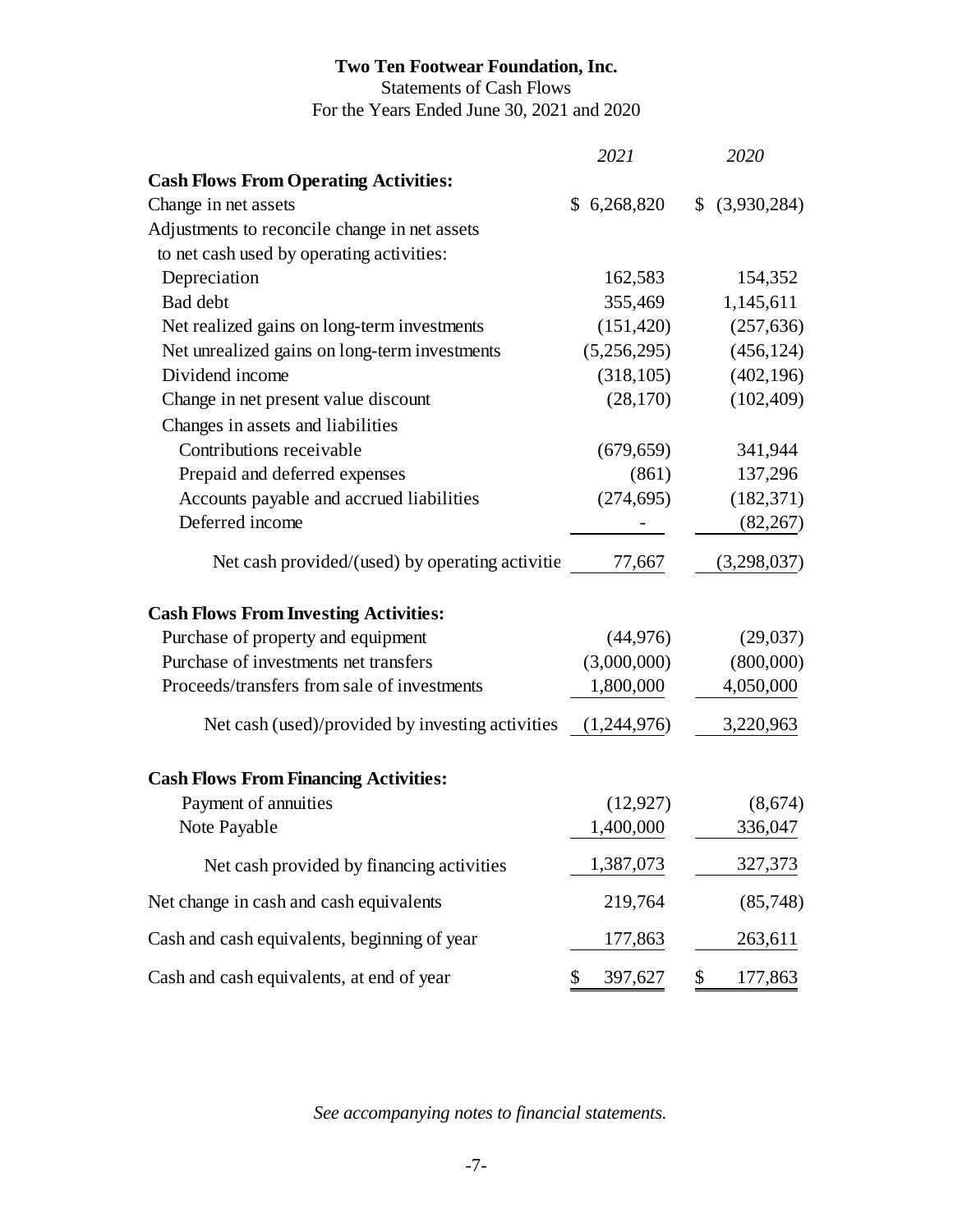Notes to Financial Statements June 30, 2021 and 2020

#### **Note A – Summary of Significant Accounting Policies**

Two Ten Footwear Foundation, Inc. (the "Foundation") is a public charity incorporated under the laws of Massachusetts to provide financial assistance to worthy individuals or to aid them in furthering their education at any school, college, university, or other institute of higher learning or to make donations to domestic entities organized and operated exclusively for charitable, scientific or educational purposes. Additionally, the Foundation provides counseling and financial assistance to people in the shoe industry and the leather and allied trades. The significant accounting policies are described below to enhance the usefulness of the financial statements to the reader.

#### *Basis of Presentation*

The financial statements of the Foundation have been prepared on the accrual basis of accounting in accordance with accounting principles generally accepted in the United States of America (GAAP). Net assets, revenues, expenses, gains, and losses are classified based upon the existence or absence of donor-imposed restrictions. Accordingly, net assets and changes therein are classified as follows:

#### *Net Assets Without Donor Restrictions*

Net assets that are not subject to donor-imposed restrictions and may be expended for any purpose in performing the primary objectives of the Foundation. The Board of Directors has discretionary control over all of these assets and may elect to designate such resources for specific purposes. This designation may be removed at the board's direction.

## *Net Assets With Donor Restrictions*

Net assets subject to stipulations imposed by donors, and grantors. Some donor restrictions are temporary in nature; those restrictions will be met by actions of the Foundation or by the passage of time. Other donor restrictions are perpetual in nature, where by the donor has stipulated the funds be maintained in perpetuity.

The Foundation reports contributions of cash and other assets as restricted support if they are received with donor stipulations that limit the use of donated assets. When a donor restriction expires, that is, when a stipulated time restriction ends or purpose restriction is accomplished, net assets with donor restrictions are reclassified to net assets without donor restrictions and reported in the statement of activities as net assets released from restrictions.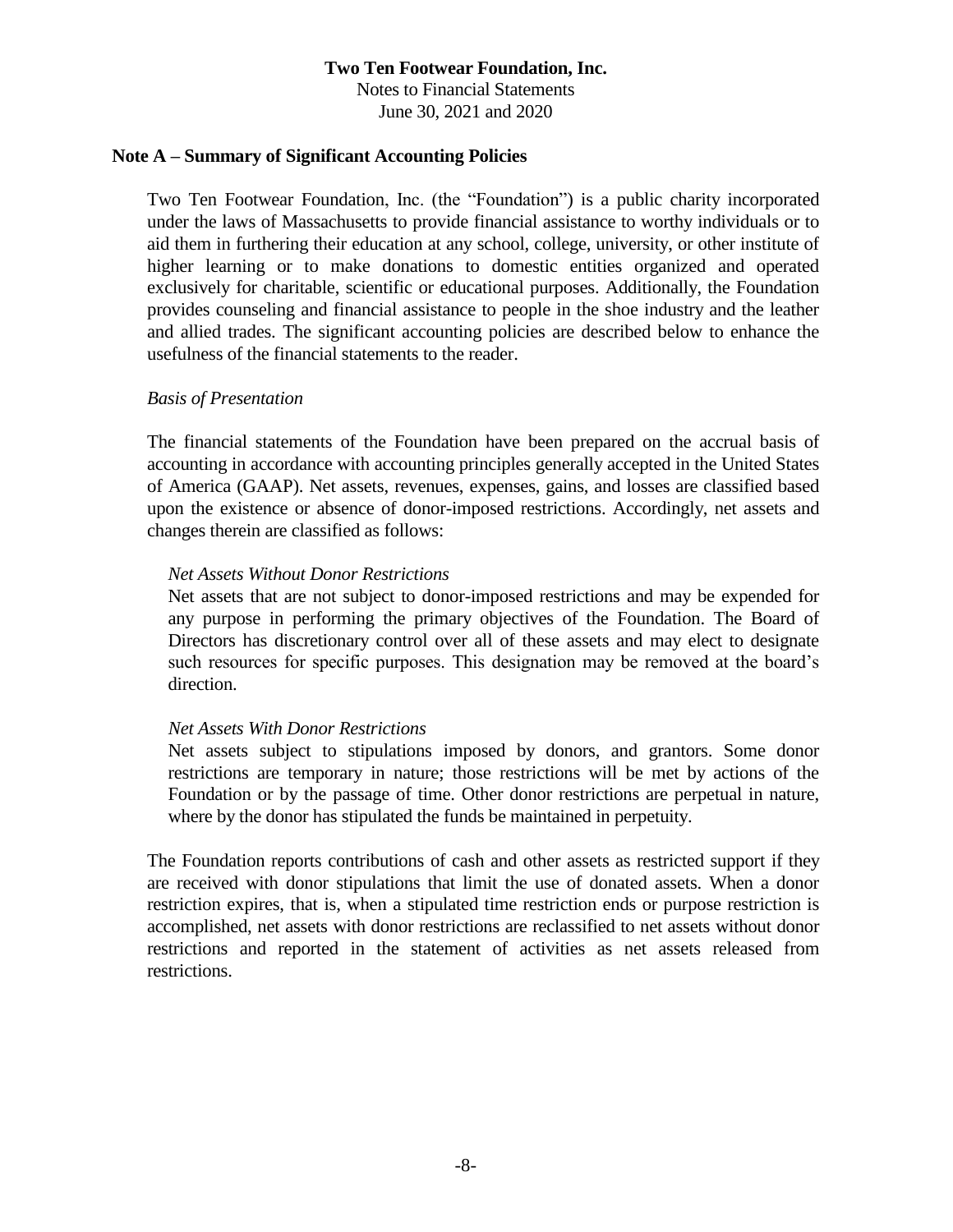Notes to Financial Statements June 30, 2021 and 2020

#### **Note A – Summary of Significant Accounting Policies –** *Continued*

The restricted net assets of the Foundation consist of the following fund groups:

*Net Assets With Donor Restrictions*

*Scholarship Fund* – represents donor restricted endowments (permanent) and investment income and gains (temporarily restricted). Income may only be expended for qualifying scholarship payments.

*Building Fund* – represents donor restricted funds solely for the purchase and maintenance of the building used to house the offices of the Foundation (temporarily restricted).

*Leadership Fund* – represents donor restricted endowments (permanent) and investment income and gains (temporarily restricted). Income may only be used for the purpose of developing new leadership within the Foundation.

*Gerontology Fund* – represents donor restricted endowments (permanent) and investment income and gains (temporarily restricted). Income may only be used to provide special resources for elderly people.

*Children's Fund* – represents donor restricted endowments (permanent) and investment income and gains (temporarily restricted). Income may only be used to provide special resources for children.

*Relief Fund* – represents donor restricted endowments (permanent) and investment gains (temporarily restricted) and unrestricted funds and resources from investment income available for support and promotion of Foundation activities.

## *Revenue Recognition*

Contracts and grants are recorded over the period covered by the contract or grant as services are provided and costs are incurred. Grants and contributions without donor restrictions are recorded when cash, securities or an unconditional promise to give is received.

The Foundation records income and expenses from special event activities when the event has been completed. Expenditures incurred and income received for events that are to be held at future dates have been recorded as deferred expenses and deferred income, respectively.

The Foundation recognizes contributions when cash, securities or other assets, an unconditional promise to give, or a notification of a beneficial interest is received. Conditional promises to give, that is, those with a measurable performance or other barriers, and a right of return, are not recognized until the conditions on which they depend have been substantially met. Intentions to give are not included as support until collected or formally promised and legally enforceable. Gifts of non-cash assets are recorded at their fair value at the date of contribution, as determined by the donor or the Foundation.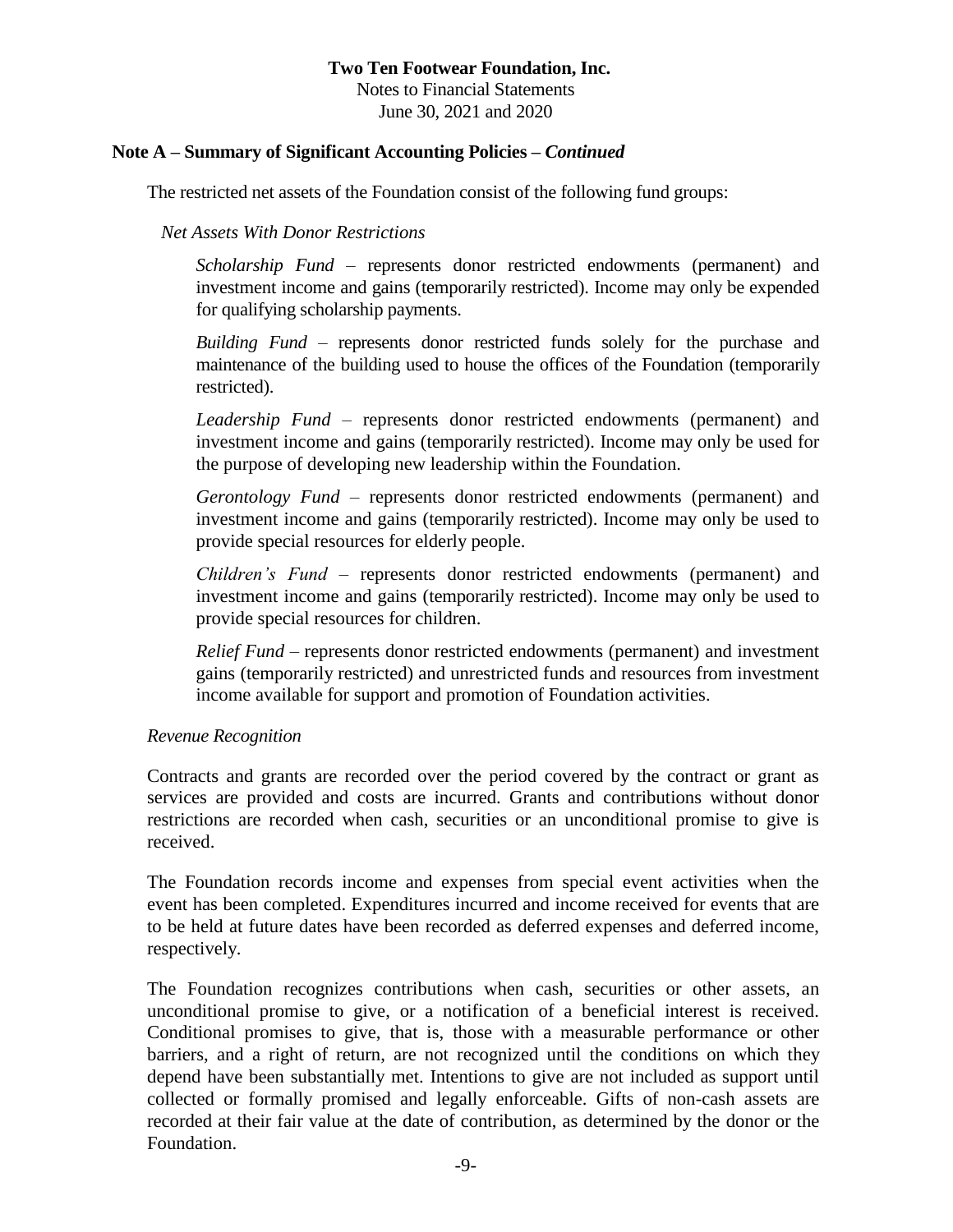Notes to Financial Statements June 30, 2021 and 2020

### **Note A – Summary of Significant Accounting Policies –** *Continued*

#### *Contributions Receivable*

Contributions receivable are stated at unpaid balances, less an allowance for doubtful accounts. The Foundation provides for losses on accounts receivable using the allowance method. The allowance is based on experience and other circumstances, which may affect the ability of donors to meet their obligations. It is the Foundation's policy to charge off uncollectible contributions receivable when management determines the receivable will not be collected. Because of the inherent uncertainties in estimating the allowance for doubtful accounts, it is at least reasonably possible that the estimates used will change within the near term.

Unconditional promises to give (contribution receivable) are reported at fair value on the date the promise is verifiably committed. Unconditional promises to give that are expected to be collected within one year are recorded at net realizable value. Unconditional promises to give that are expected to be collected in future years are recorded at the present value of the estimated future cash flows. The discounts on those amounts are computed using a risk free interest rate applicable to the years in which the promises are received. Amortization of discounts is included in contribution revenue. Conditional promises to give are not included as support until the conditions are substantially met.

## *Cash and Cash Equivalents*

The Foundation considers all highly liquid debt instruments purchased with an original maturity of three months or less to be cash equivalents. The Foundation maintains its cash and cash equivalents in various bank deposit accounts that, at times, may exceed federally insured limits. The Foundation's cash is placed in high quality financial institutions. The Foundation has not experienced, nor does it anticipate, any losses in such accounts.

## *Use of Estimates*

In preparing financial statements in conformity with GAAP, management is required to make estimates and assumptions that affect the reported amounts of assets and liabilities and the disclosure of contingent assets and liabilities at the date of the financial statements and the reported amounts of revenues and expenses during the reporting period. Actual results could differ from those estimates.

## *Charitable Gift Annuities*

Assets received under gift annuity agreements are recorded at the fair market value of the assets when the assets are received by the Foundation as trustee. In conjunction with these gifts, the Foundation has recorded a liability equal to the present value of future cash flows expected to be paid to the beneficiaries based on actuarial expected lives of the beneficiaries.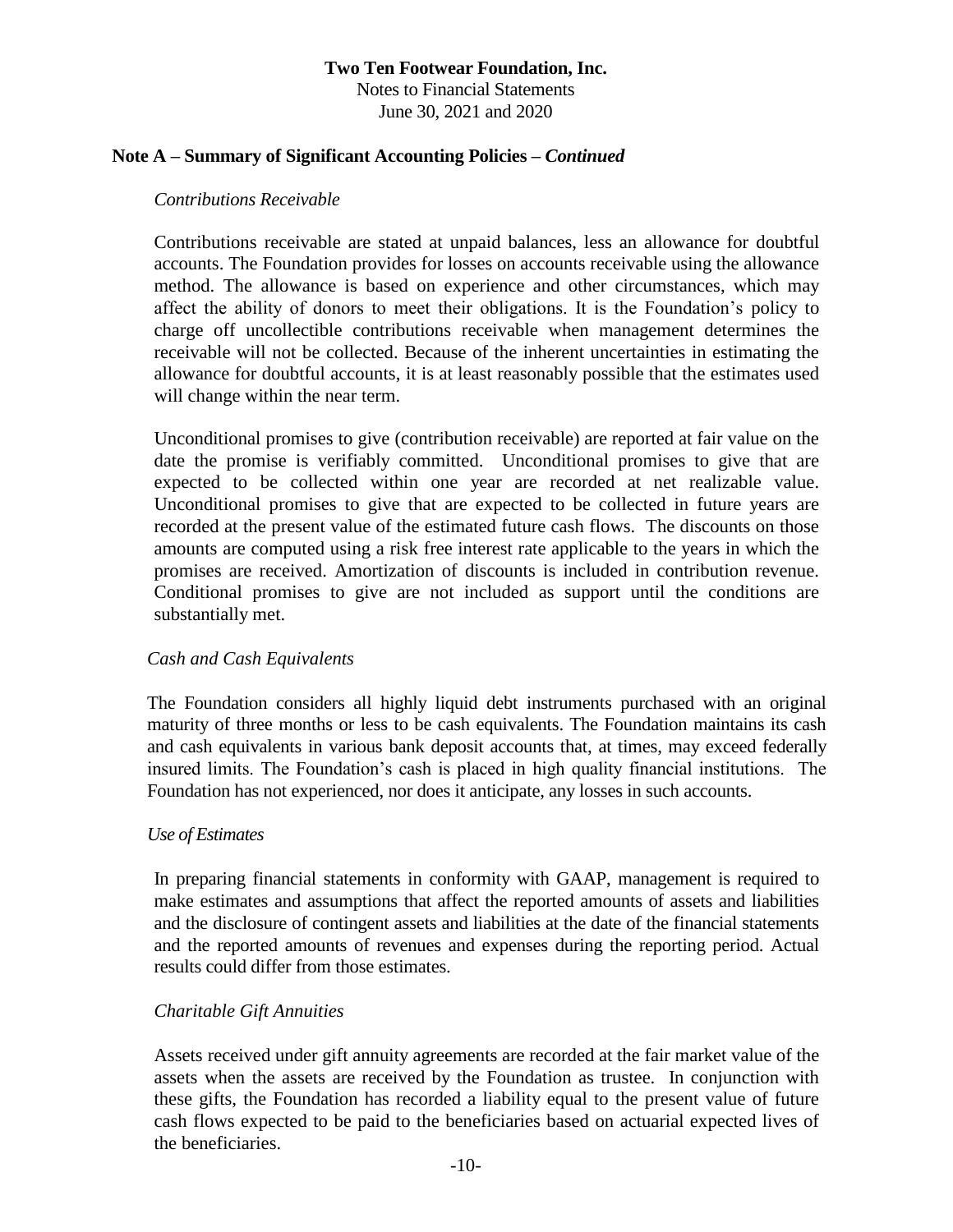Notes to Financial Statements June 30, 2021 and 2020

## **Note A – Summary of Significant Accounting Policies –** *Continued*

## *Fair Value Measurements*

GAAP establishes a framework for measuring fair value. That framework provides a fair value hierarchy that prioritizes the inputs to valuation techniques used to measure fair value. The hierarchy gives the highest priority to unadjusted quoted prices in active markets for identical assets or liabilities (Level 1 measurements) and the lowest priority to unobservable inputs (Level 3 measurements). The three levels of the fair value hierarchy are described below:

- Level 1- Inputs to the valuation methodology are unadjusted quoted prices for identical assets or liabilities in active markets.
- Level 2 Inputs to the valuation methodology include:
	- o Quoted prices for similar assets or liabilities in active markets;
	- o Quoted prices for identical or similar assets or liabilities in inactive markets;
	- o Inputs other than quoted prices that are observable for the asset or liability;
	- o Inputs that are derived principally from or corroborated by observable market data by correlation or other means.
- Level 3 Inputs to the valuation methodology are unobservable and significant to the fair value measurement.

The asset's or liability's fair value measurement level within the fair value hierarchy is based on the lowest level of any input that is significant to the fair value measurement.

## *Functional Allocation of Expenses*

The costs of providing the various programs and other activities have been summarized on a functional basis in the statement of activities. Accordingly, certain costs have been allocated among the programs and supporting services based on relative effort exerted for the related function.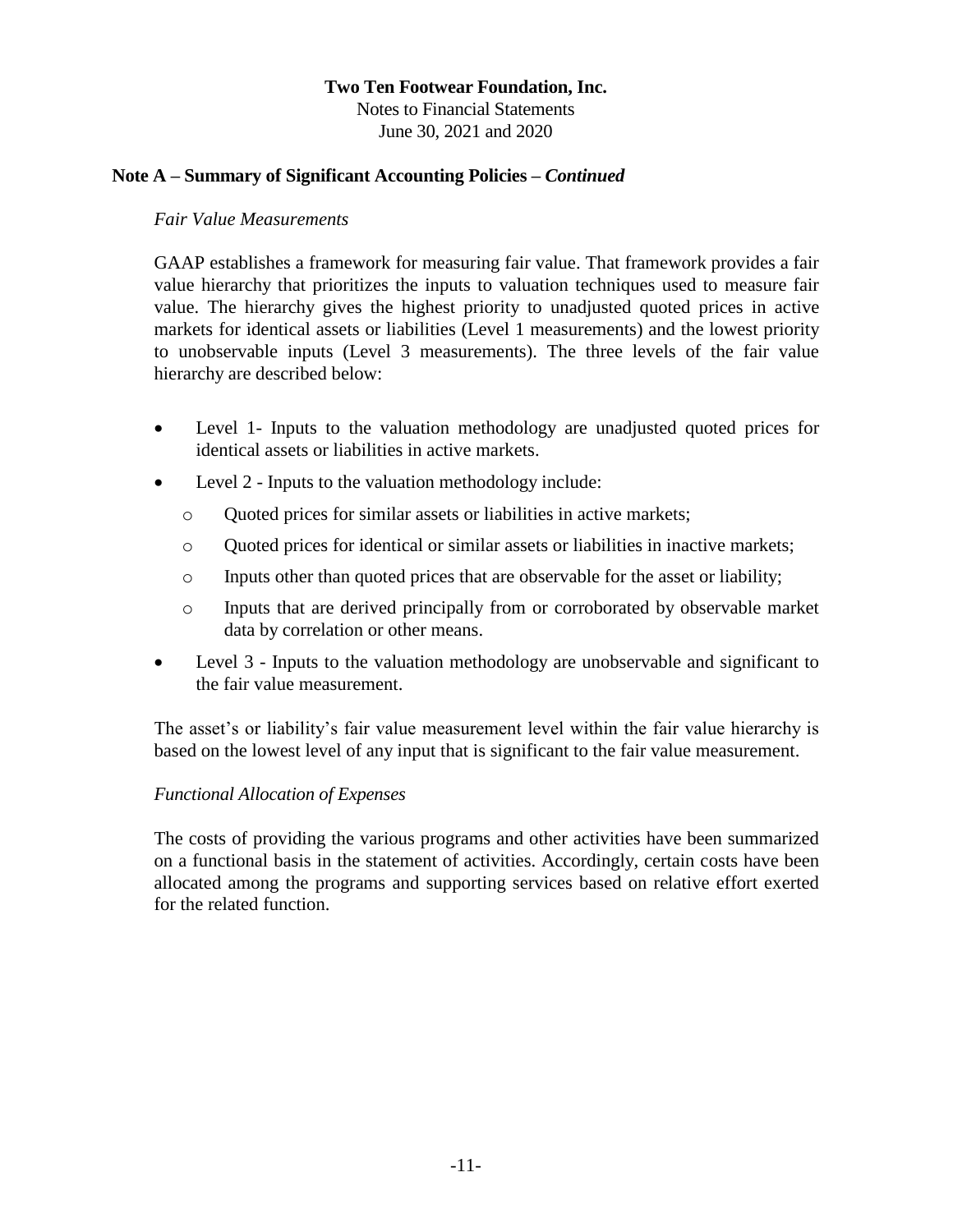Notes to Financial Statements June 30, 2021 and 2020

## **Note A – Summary of Significant Accounting Policies –** *Continued*

#### *Investments*

Investments have been valued using a market approach. There have been no changes in valuation techniques and related inputs. All investment securities owned by the Foundation are held by independent custodians. The investments of the Foundation are carried on a pooled basis. Investment income, interest income and unrealized and realized gains or losses from investment transactions are allocated among the participating funds based on the market values of the investments allocated to each fund. Investment income consists of dividends and interest and is included in revenues and support. Unrealized and realized gains and losses are determined using average cost basis and include capital gains from mutual funds reinvested and are reported under *other changes* in net assets.

The financial statements include investments in alternative funds valued at \$21,561,379 and \$19,253,855 at June 30, 2021 and 2020, with cost basis' of \$12,000,000 and \$12,000,000, respectively. These values have been estimated by the investment managers of the underlying alternative funds in the absence of readily determinable fair values. Those estimated fair values may differ significantly from values that would have been used had a ready market for these investments existed at June 30, 2021 and 2020, and the differences could be material.

## *Income Tax Status*

The Foundation is a not-for-profit organization that is exempt from Federal and Commonwealth of Massachusetts income taxes under Section  $501(c)(3)$  of the Internal Revenue Code and Chapter 180 of the Massachusetts General Laws. Unrelated business income, of which the Foundation had none for the years ended June 30, 2021 and 2020, would be subject to Federal and Commonwealth income taxes. Consequently, the accompanying financial statements do not reflect any provision for income taxes.

GAAP requires the evaluation of tax positions taken or expected to be taken in the Foundation's tax returns to determine whether the tax positions are "more-likely-thannot" of being sustained by the applicable tax authority. Tax positions not deemed to meet the more-likely-than-not threshold, along with accrued interest and penalties thereon, would be recorded as an expense in the current year financial statements. The Foundation has evaluated the tax positions taken in its previously filed returns and those expected to be taken in its 2021 returns and believes they are more-likely-than-not of being sustained if examined by Federal or Commonwealth tax authorities. The Foundation's 2018 through 2020 tax years remain subject to tax examination by Federal and Commonwealth of Massachusetts tax authorities.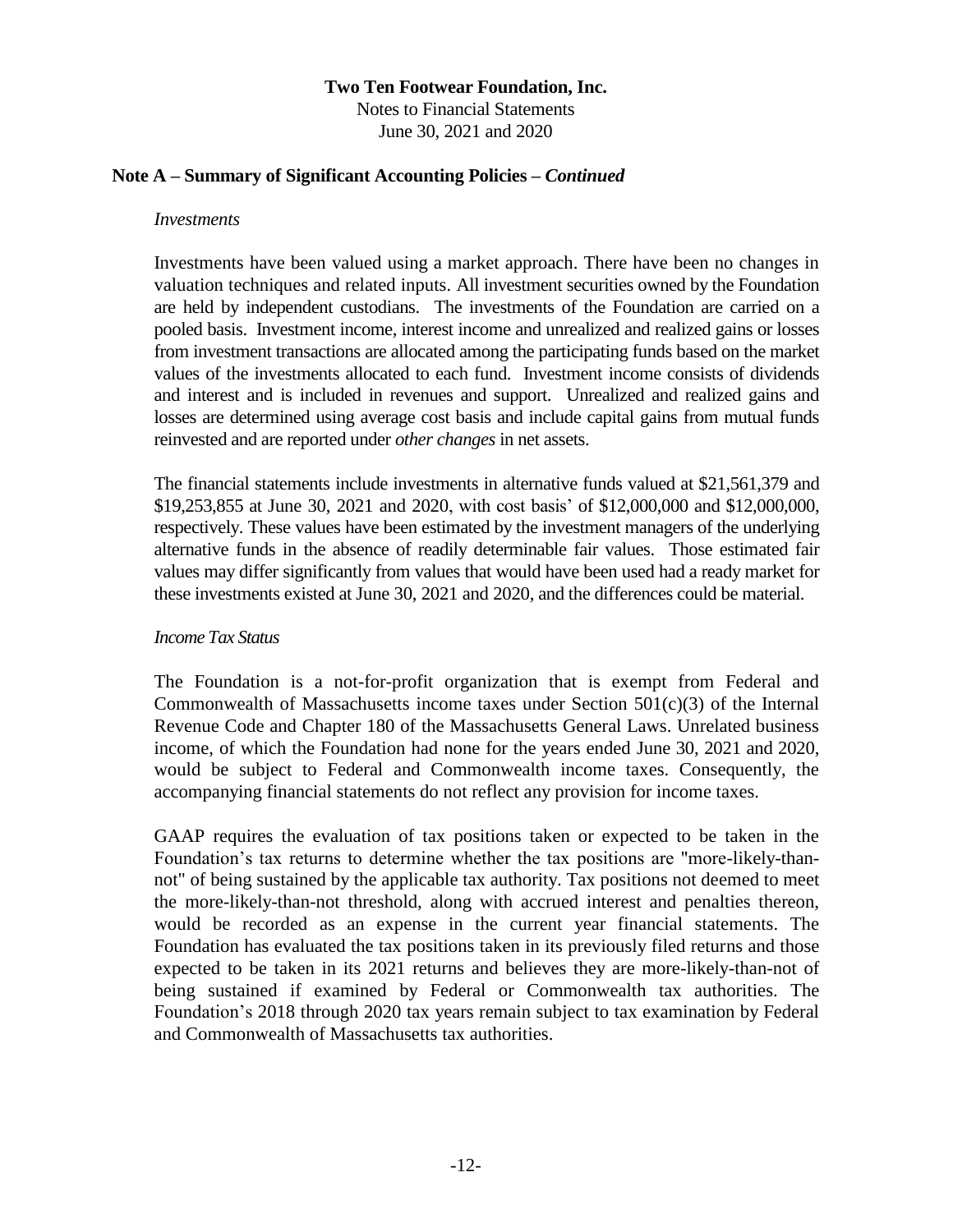Notes to Financial Statements June 30, 2021 and 2020

#### **Note A – Summary of Significant Accounting Policies –** *Continued*

#### *Property and Equipment*

Property and equipment are recorded at cost. The Foundation capitalizes property and equipment with a cost of greater than \$1,000 and a useful life longer than one year. Depreciation is provided for in amounts sufficient to relate the cost of the depreciable assets to operations over their estimated service lives, principally on the straight-line basis. The Foundation uses the direct expensing method to account for planned major maintenance activities.

#### **Note B – Investments**

Investments consisted of the following at June 30:

|                              | 2021           | 2020                       |
|------------------------------|----------------|----------------------------|
| Domestic equity funds        | 6,693,284<br>S | 5,344,470<br><sup>\$</sup> |
| Fixed income funds           | 7,364,468      | 5,227,539                  |
| International equity funds   | 4,740,593      | 3,608,670                  |
| Alternative investment funds | 21,561,379     | 19,253,855                 |
| Total investments            | \$40,359,724   | \$ 33,434,534              |

The Foundation classifies its investments into: Level 1, which relate to securities traded on an active market, Level 2, which relate to securities not traded on an active market but for which observable market inputs are readily available and Level 3 which relate to securities not actively traded and for which no significant observable inputs are readily available. At June 30, 2021 and 2020, all of the Foundations investments except for the alternative investment funds were Level 1 investments. The alternative investment funds are Level 3 investments. Although the alternative investment funds are considered Level 3 investments, their underlying assets are well diversified across multiple asset classes with the goal of generating risk adjusted returns over a long-term horizon.

The following presents a reconciliation of the Foundation's beginning and ending balances of the fair value measurements using significant unobservable inputs (Level 3):

| Fair Value                                                                 | 2021                                     |          | 2020         |
|----------------------------------------------------------------------------|------------------------------------------|----------|--------------|
| Balance beginning of year<br>Unrealized gain included in change in net ass | $$19,253,855$ $$18,403,672$<br>2,307,524 |          | 850,183      |
| Balance end of year                                                        | \$21,561,379                             |          | \$19,253,855 |
| Unrealized gain related to assets<br>still held at end of year             | 9,561,379                                | <b>S</b> | 7,253,855    |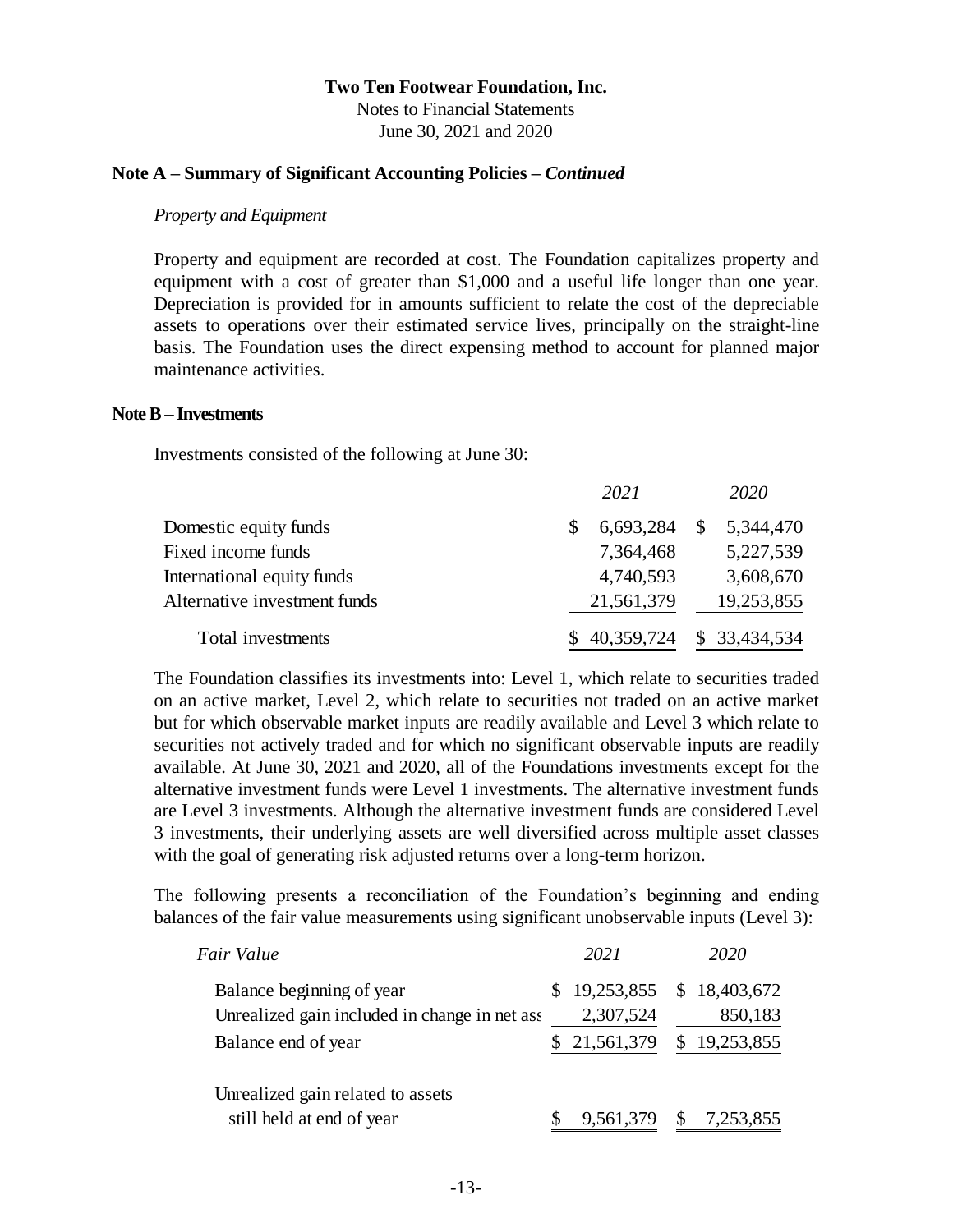Notes to Financial Statements June 30, 2021 and 2020

#### **Note B – Investments -***Continued*

#### *Endowment Investment and Spending Policies*

The Foundation follows the Uniform Prudent Management of Institutional Funds Act of 2006 (UPMIFA) and its own governing documents. The Foundation's endowment consists of several individual funds established for a variety of purposes. Net assets associated with endowment funds are classified and reported based on the existence or absence of donor-imposed restrictions. The Foundation's donors have not placed restrictions on the use of the investment income or net appreciation resulting from the donor-restricted endowment funds.

The Board of Directors has interpreted the UPMIFA as requiring the preservation of the fair value of the original gift as of the gift date of the donor-restricted endowment funds absent explicit donor stipulations to the contrary. As a result of this interpretation, the Foundation classifies such gifts as net assets with donor restrictions that are permanently restricted (a) the original value of gifts donated to the permanent endowment, (b) the original value of subsequent gifts to the permanent endowment, and (c) accumulations to the permanent endowment made in accordance with the direction of the applicable donor gift instrument at the time the accumulation is added to the fund. The remaining portion of the donor-restricted endowment fund that is not classified in nets assets with permanent donor restrictions is classified as net assets with temporary donor restrictions until those amounts are appropriated for expenditure by the Foundation in a manner consistent with the standard of prudence prescribed by UPMIFA. In accordance with UPMIFA, the Foundation considers the following factors in making a determination to appropriate or accumulate donor-restricted endowment funds: (1) the duration and preservation of the various funds, (2) the purposes of the donor-restricted endowment funds, (3) general economic conditions, (4) the possible effect of inflation and deflation, (5) the expected total return from income and the appreciation of investments, (6) other resources of the Foundation, and (7) the Foundation's investment policies.

The Foundation has adopted investment and spending polices, approved by the Board of Directors, for endowment assets that attempt to provide a predictable stream of funding to programs supported by its endowment while seeking to maintain the purchasing power of these endowment assets over the long-term. The Foundation's spending and investment policies work together to achieve this objective. The investment policy establishes an achievable return objective through diversification of asset classes. The current long-term return objective is to return 6.25%, net of investment fees. Actual returns in any given year may vary from this amount. To satisfy its long-term rate-ofreturn objectives, the Foundation relies on a total return strategy in which investment returns are achieved through both capital appreciation (realized and unrealized) and current yield (interest and dividends). The Foundation targets a diversified asset allocation to achieve its long-term return objectives within prudent risk parameters.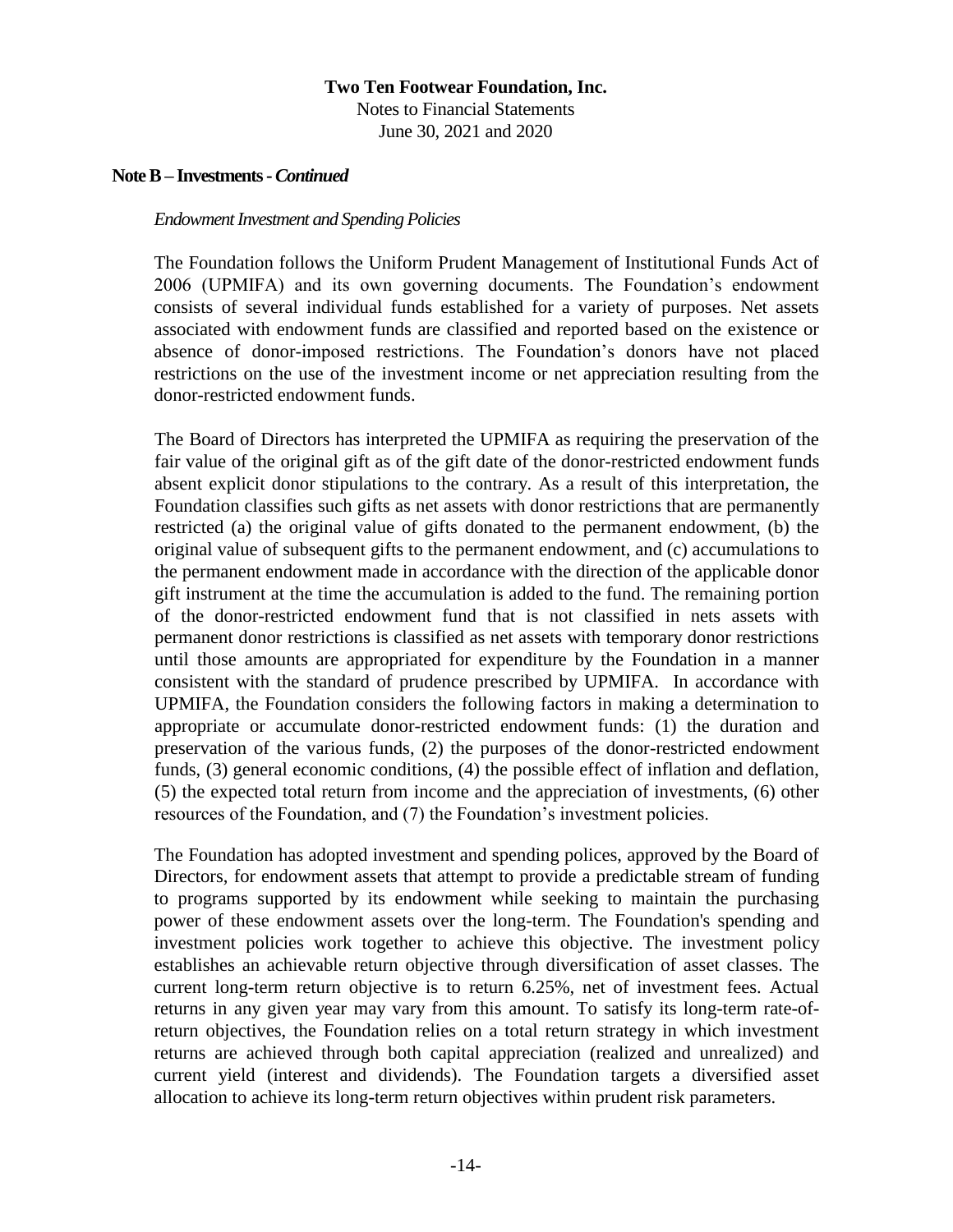Notes to Financial Statements June 30, 2021 and 2020

### **Note B – Investments –** *Continued*

#### *Endowment Investment and Spending Policies -Continued*

The spending policy calculates the amount of money annually distributed from the Foundation's various endowed funds, for grant making and administration. The current spending policy is to distribute an amount at least equal to 5% of a moving thirteen quarter average of the fair value of the endowment funds. Accordingly, over the long term, the Foundation expects its current spending policy to allow its endowment assets to grow at an average rate of 1.25% annually. This is consistent with the Foundation's objective to maintain the purchasing power of endowment assets as well as to provide additional real growth through investment return.

Endowment net asset composition with donor restrictions by type of fund as of June 30, 2021 and 2020 is as follows:

|                        | 2021                        | 2020       |
|------------------------|-----------------------------|------------|
| Temporarily restricted | $$14,611,539$ $$8,524,456$  |            |
| Permanently restricted | 28,906,753                  | 28,831,295 |
| Total                  | $$43,518,292$ $$37,355,751$ |            |

Changes in endowment net assets with donor restrictions for the years ending June 30, 2021 and 2020 are as follows:

|                                      | Temporarily       | Permanently  | Total        |
|--------------------------------------|-------------------|--------------|--------------|
|                                      | Restricted        | Restricted   | Endowment    |
| 2020                                 |                   |              |              |
| Endowment net assets June 30, 2019   | 10,728,766<br>\$. | \$28,698,035 | \$39,426,801 |
| Contributions                        | 921,782           | 133,260      | 1,055,042    |
| Investment income                    | 402,196           |              | 402,196      |
| Net appreciation                     | 799,609           |              | 799,609      |
| Released from restriction            | (1,480,093)       |              | (1,480,093)  |
| Amounts appropriated for expenditure | (2,847,804)       |              | (2,847,804)  |
| Endowment net assets June 30, 2020   | 8,524,456<br>S    | \$28,831,295 | \$37,355,751 |
| 2021                                 |                   |              |              |
| Endowment net assets June 30, 2020   | \$.<br>8,524,456  | \$28,831,295 | \$37,355,751 |
| Contributions                        | 915,400           | 75,458       | 990,858      |
| Investment income                    | 318,105           |              | 318,105      |
| Net appreciation                     | 8,511,923         |              | 8,511,923    |
| Released from restriction            | (726, 450)        |              | (726, 450)   |
| Amounts appropriated for expenditure | (2,931,895)       |              | (2,931,895)  |
| Endowment net assets June 30, 2021   | 14,611,539        | \$28,906,753 | \$43,518,292 |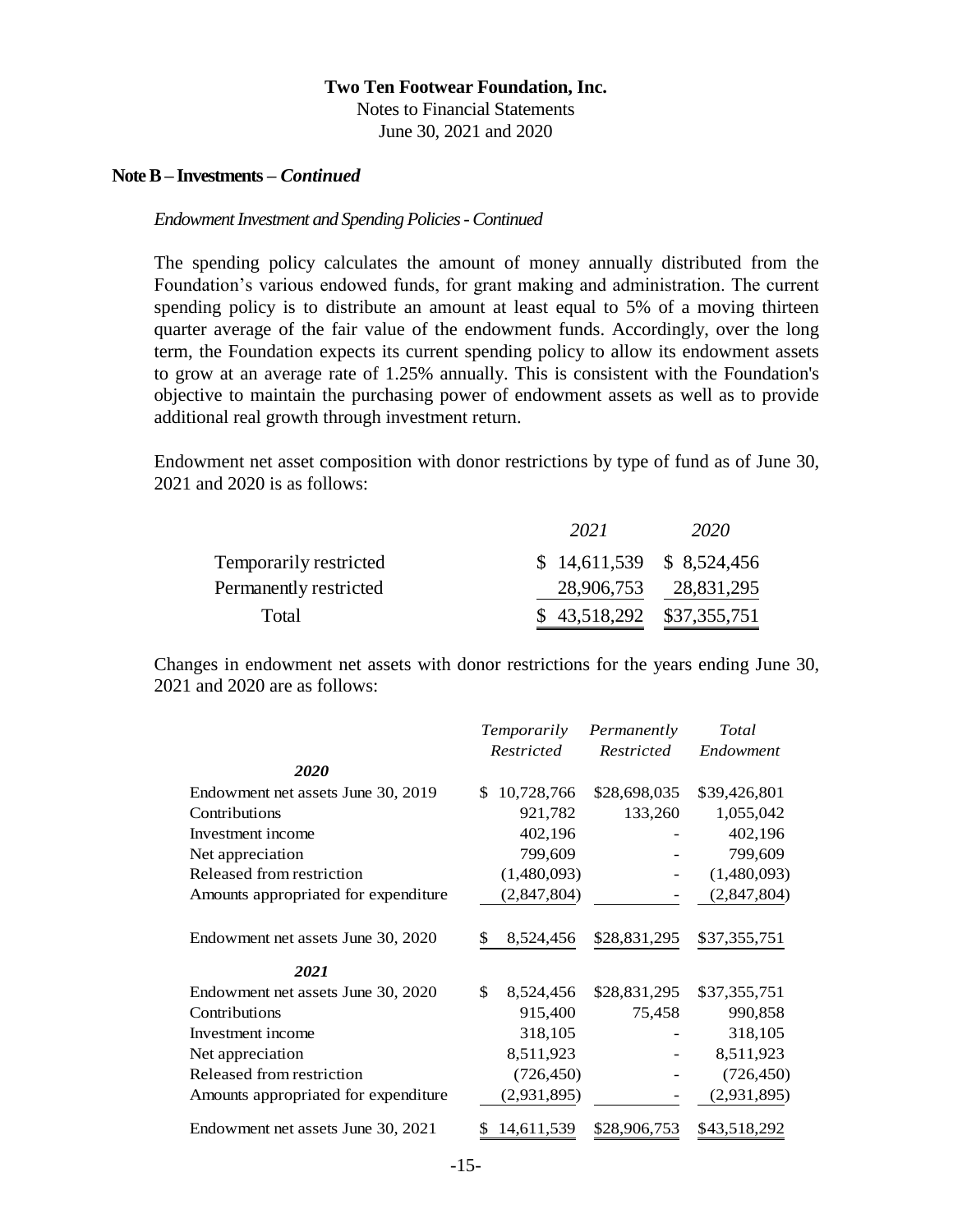Notes to Financial Statements June 30, 2021 and 2020

## **Note B – Investments –** *Continued*

#### *Endowment Investment and Spending Policies -Continued*

The investments are subject to market fluctuations and due to the level of risk associated with investments, it is at least reasonably possible that changes in the value of investments will occur in the near term and that such changes could materially affect the financial statements.

#### **Note C – Contributions Receivable**

Contributions receivable consisted of the following at June 30:

|                                  | 2021        | 2020        |
|----------------------------------|-------------|-------------|
| Endowment pledges receivable     | \$1,000,000 | \$1,000,000 |
| Relief pledges receivable        | 1,276,773   | 1,002,589   |
| Other receivables                | 779,634     | 1,468,998   |
|                                  | 3,056,407   | 3,471,587   |
| Less: Net present value discount | (36, 367)   | (64, 537)   |
| Allowance for doubtful accounts  | (360,000)   | (1,100,000) |
| Contributions receivable, net    | \$2,660,040 | \$2,307,050 |

Contributions receivable are recorded at the net present value of their estimated future cash flows at a discount rate of 0.52% and 1.09% for 2021 and 2020, respectively. Contributions receivable expected to be realized are as follows at June 30:

|                                 | 2021          | 2020        |
|---------------------------------|---------------|-------------|
| One year or less                | 867,695<br>\$ | \$1,843,231 |
| Between one and five years      | 1,188,712     | 578,356     |
| More than five years            | 1,000,000     | 1,050,000   |
|                                 | 3,056,407     | 3,471,587   |
| Less: Net present value         | (36,367)      | (64, 537)   |
| Allowance for doubtful accounts | (360,000)     | (1,100,000) |
| Contributions receivable, net   | \$2,660,040   | \$2,307,050 |

## **Note D – Retirement Plan**

The Foundation maintains a defined contribution retirement plan covering substantially all of its employees. Contributions to the plan are determined as a percentage of each covered employee's salary. The Foundation contributed \$52,012 and \$47,284 to the plan for the years ended June 30, 2021 and 2020, respectively.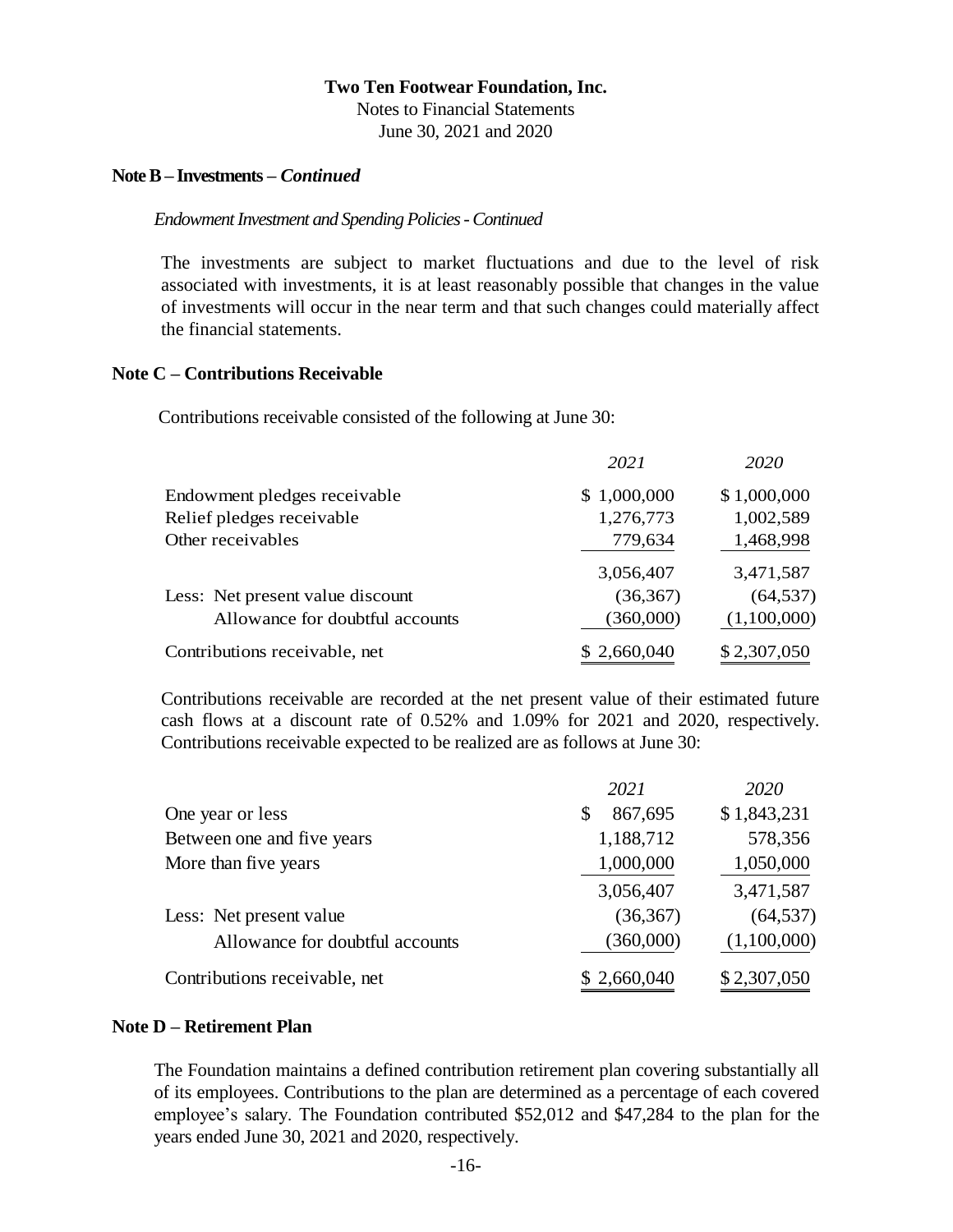Notes to Financial Statements

June 30, 2021 and 2020

## **Note E – Property and Equipment**

Property, equipment and improvements are comprised of the following at June 30:

|                                    | 2021          | 2020          |
|------------------------------------|---------------|---------------|
| Computer equipment                 | 637,060<br>\$ | 592,084<br>\$ |
| Office equipment                   | 42,490        | 42,490        |
| Furniture and fixtures             | 174,185       | 174,185       |
| Building and building improvements | 3,008,532     | 3,008,532     |
|                                    | 3,862,267     | 3,817,291     |
| Less accumulated depreciation      | (2,588,763)   | (2,426,180)   |
|                                    | 1,273,504     | 1,391,111     |
| Land                               | 546,867       | 546,867       |
| Total                              | \$1,820,371   | \$1,937,978   |
| Depreciation expense               | 162,583       | 154,352       |

#### **Note F – Designated Net Assets**

During prior fiscal years the Foundation received several substantial gifts from an individual's estate totaling \$830,184. The board of directors has designated these assets for the purpose of preserving the Foundation's endowment fund.

## **Note G – Net Assets with Donor Restrictions - Temporarily Restricted**

Net assets with donor restrictions considered temporarily restricted are comprised of contributions, gains on net assets with donor restrictions that were permanently restricted and investment income with the following purpose restrictions:

|                                                | 2021         | 2020         |  |
|------------------------------------------------|--------------|--------------|--|
| Scholarships                                   | \$2,464,023  | 80,600<br>\$ |  |
| Building maintenance                           | 238,755      | 212,499      |  |
| Leadership development                         | 114,836      | 74,714       |  |
| Resources for the elderly                      | 100,784      | 72,215       |  |
| Resources for children                         | 506,361      | 345,658      |  |
| Support and promotion of Foundation activities | 11,186,780   | 7,738,770    |  |
| Total                                          | \$14,611,539 | 8,524,456    |  |

During fiscal years 2021 and 2020, \$726,450 and \$1,038,093 were released from restriction related to the Foundations scholarship program and \$0 and \$442,000 was released in 2021 and 2020 related to bad debt expense, respectively.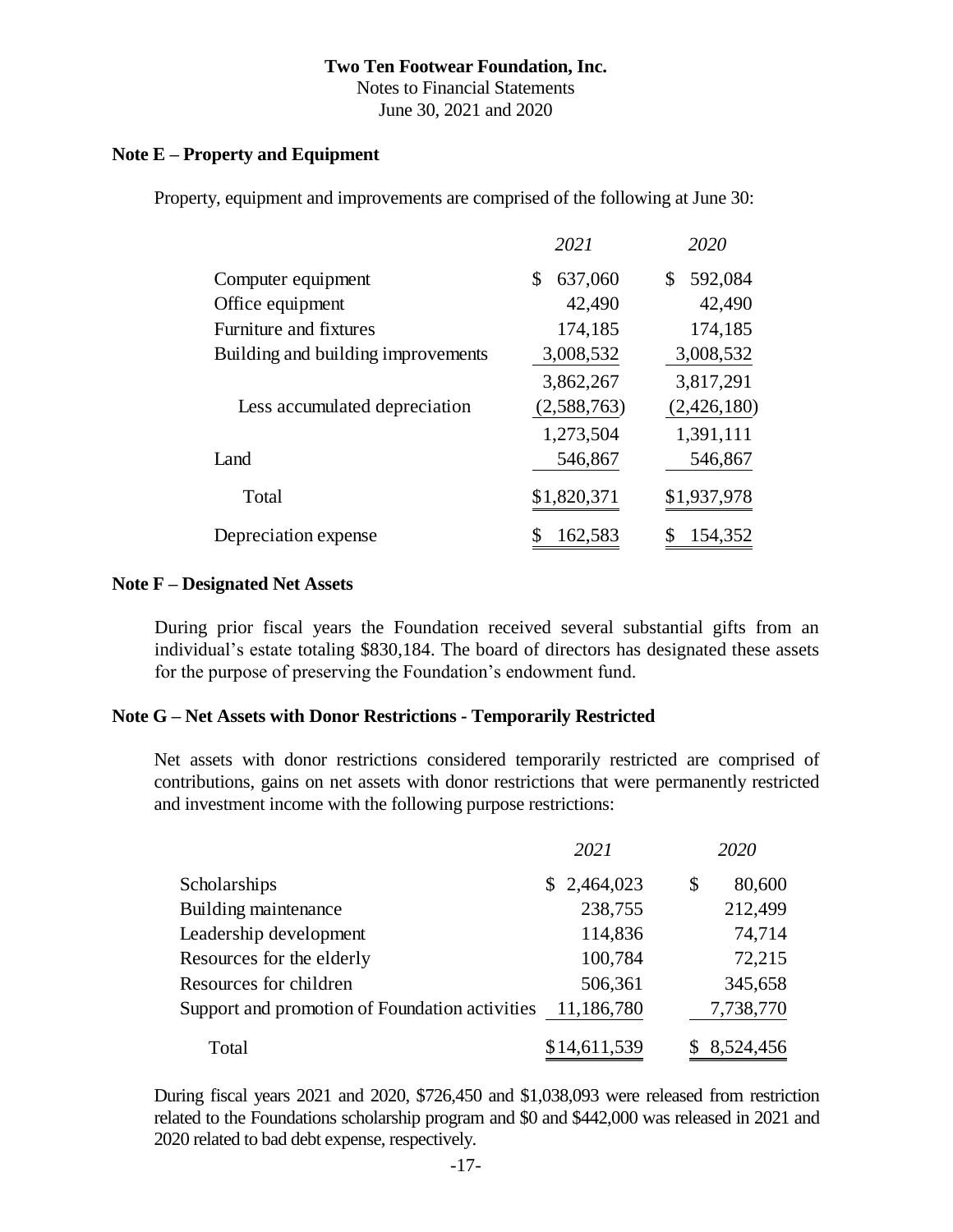Notes to Financial Statements June 30, 2021 and 2020

#### **Note H – Net Assets with Donor Restrictions - Permanently Restricted**

Net assets with donor restrictions considered permanently restricted consist of endowment funds with income restricted for the following purposes:

|                                                | 2021         | 2020         |
|------------------------------------------------|--------------|--------------|
| Scholarships                                   | \$12,664,685 | \$12,589,227 |
| Leadership development                         | 250,000      | 250,000      |
| Resources for the elderly                      | 159,000      | 159,000      |
| Resources for children                         | 954,955      | 954,955      |
| Support and promotion of Foundation activities | 14,878,113   | 14,878,113   |
| Total                                          | \$28,906,753 | \$28,831,295 |

## **Note I – Fundraising**

Total fund-raising expense for the year ended June 30, 2021 and 2020 was \$720,655 and \$994,747, respectively. For 2021 and 2020 fund-raising expenses were approximately 12% and 17% of the total annual event and contribution revenue, respectively. The ratio of expenses to amounts raised is computed using actual expenses and related contributions on an accrual basis.

## **Note J – Concentration**

Approximately \$2,000,000 of accounts receivable are due from 3 large corporate/foundation donors and a single contribution from an individual donor. The corporate/foundation pledges are primarily to be received over the next three fiscal years. The individual donor's pledge of \$1,000,000 is payable upon the death of the donor's surviving spouse from a trust created upon the death of the donor or from the surviving spouse's estate. The current age of the surviving spouse is seventy-six. Management believes that there will be sufficient assets to fulfill the donor's pledge at \$1,000,000. Management also believes the pledges from the four large corporate/foundation donors are fully collectable.

## **Note K – Related Party Transactions**

The Foundation receives contributions in the form of donated surplus shoes from manufacturers. The Foundation contracts with The Jay Group, who sells the shoes on behalf of and remits the proceeds to the Foundation. A member of the Foundation's board of directors is also a member of the board of directors of The Jay Group. During fiscal years 2021 and 2020, proceeds from the sale of donated surplus shoes amounted to \$0 and \$359,279, respectively. These amounts are recorded as annual giving on the *Statements of Activities*.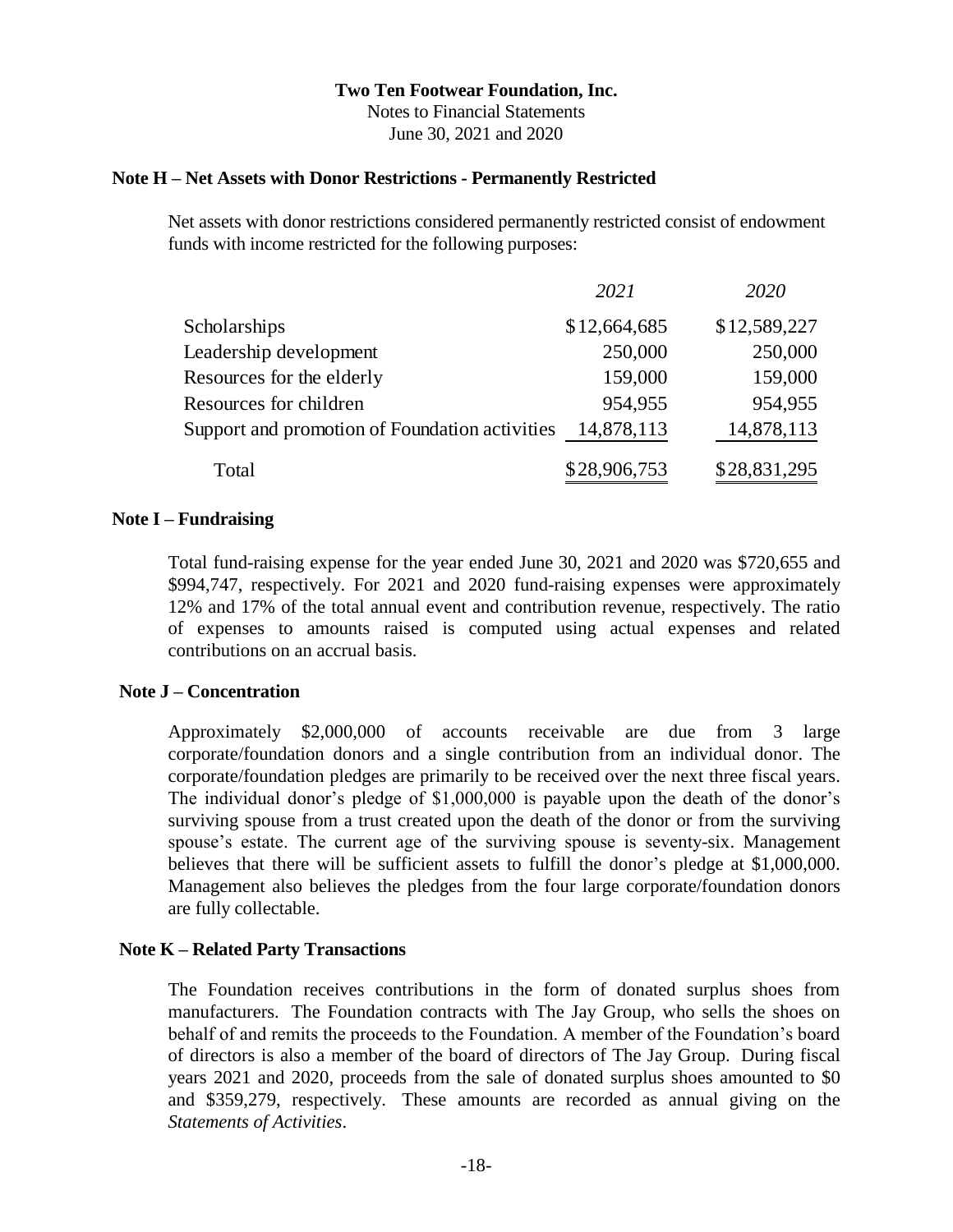Notes to Financial Statements June 30, 2021 and 2020

#### **Note L – Liquidity and Availability**

The following reflects the Foundation's financial assets as of June 30, 2021 and 2020, reduced by amounts not available for general use within one year of the balance sheet date because of restrictions:

|                                                         | 2021                  | 2020          |
|---------------------------------------------------------|-----------------------|---------------|
| Financial assets at year end:                           |                       |               |
| Cash and cash equivalents                               | $$397,627$ $$177,863$ |               |
| Contributions receivable, net                           | 471,328               | 676,724       |
| Total financial assets                                  | 868,955               | 854,587       |
| Financial assets available to meet general expenditures |                       |               |
| over the next twelve months                             | 868,955               | \$<br>854,587 |

As part of liquidity management, the Foundation has a policy to structure its financial assets to be available as its general expenses, liabilities and obligations become due.

#### **Note M – Notes Payable**

## *Paycheck Protection Program Loan*

The Foundation entered into a promissory note agreement with Bank of America dated May 1, 2020 in the amount of \$336,047, which bears interest at a rate of 1% per annum and matures in May 2022, under the Small Business Administration's Paycheck Protection Program. The note has no repayment terms for six months and beginning in October 2020, principal and interest payments are due monthly. The note payable is forgivable if the Foundation meets certain spending requirements such as using at least 75% of the funds for payroll and related costs and the remaining amount on qualified costs as part of the Paycheck Protection Program requirements. The outstanding balance at June 30, 2020 was \$336,047. The note was forgiven in January of 2021.

## *Paycheck Protection Program Loan*

The Foundation entered into a promissory note agreement with Bank of America dated February 12, 2021 in the amount of \$336,047, which bears interest at a rate of 1% per annum and matures in February 2023, under the Small Business Administration's Paycheck Protection Program. The note has no repayment terms for six months and beginning in August 2021, principal and interest payments are due monthly. The note payable is forgivable if the Foundation meets certain spending requirements such as using at least 75% of the funds for payroll and related costs and the remaining amount on qualified costs as part of the Paycheck Protection Program requirements. The outstanding balance at June 30, 2021, was \$336,047. The note was forgiven subsequent to year-end in November of 2021.